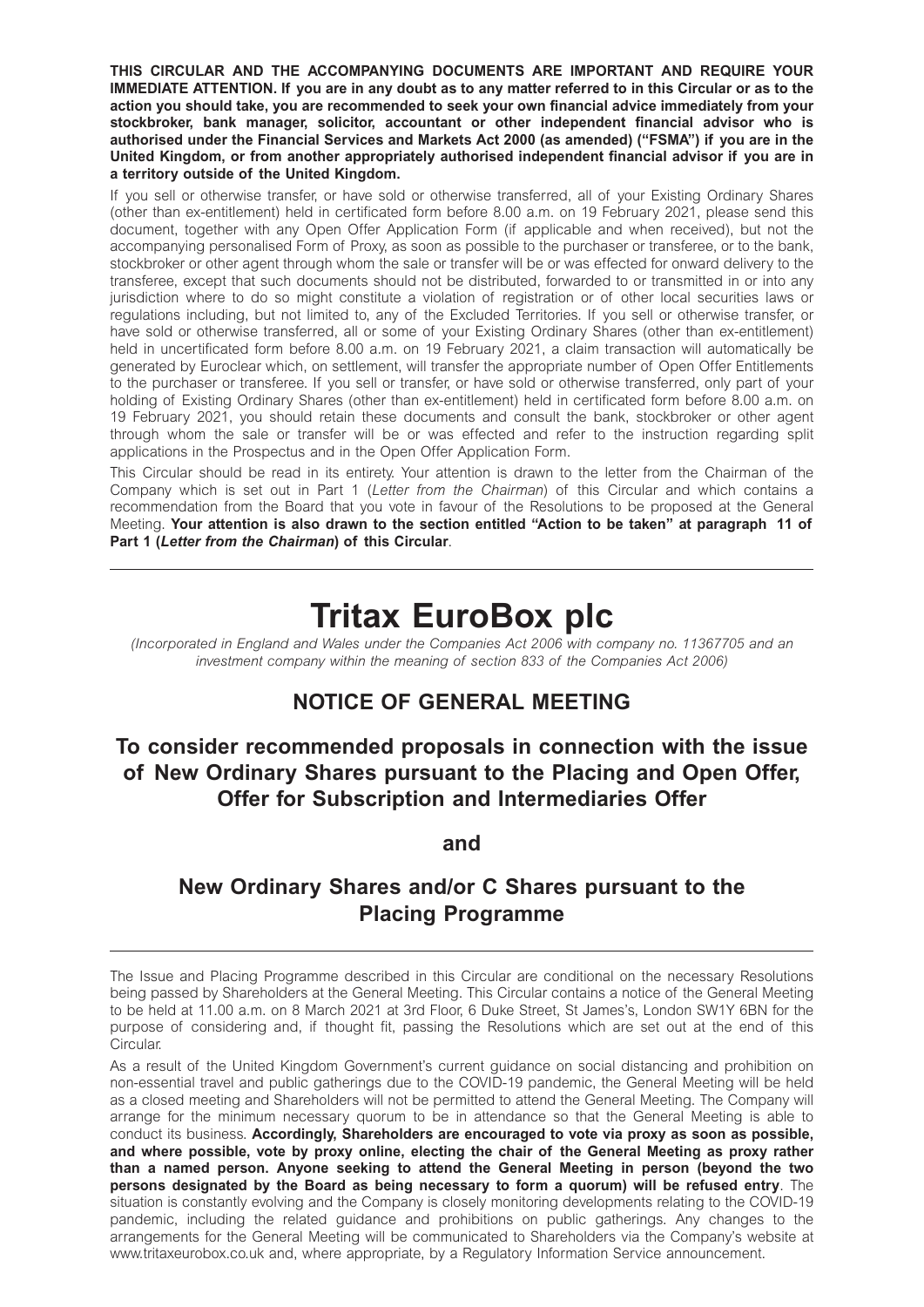The Form of Proxy for use at the General Meeting accompanies this Circular and, to be valid, should be completed and returned in accordance with the instructions printed on it as soon as possible but, in any event, so as to be received by the Registrar, Computershare Investor Services PLC, The Pavilions, Bridgwater Road, Bristol, BS99 6AH by no later than 5.30 p.m on 4 March 2021. Alternatively, you may lodge your proxy voting instructions electronically via www.investorcentre.co.uk/eproxy (more details can be found in the Form of Proxy), or if you are an institutional investor, via the Proxymity platform (further information can be found at www.proxymity.io), by no later than 5.30 p.m on 4 March 2021. If you hold your Ordinary Shares in uncertificated form (that is, in CREST) you may appoint a proxy by completing and transmitting a CREST Proxy Instruction in accordance with the CREST Manual so that it is received by the Registrar by no later than 5.30 p.m on 4 March 2021.

A summary of the actions to be taken by Shareholders in respect of the General Meeting is provided in paragraph 11 of Part 1 (*Letter from the Chairman*) of this Circular.

Shareholders may submit questions to the Board concerning the Resolutions in advance of the General Meeting by emailing the Company Secretary at euroboxcosec@tritax.co.uk by 5.30 p.m. on 4 March 2021. Questions will be answered ahead of the General Meeting remotely. Shareholders may dial into the General Meeting by using the following conference call details: Tel: +44 203 936 2999; Pin: 413716. Shareholders will not be able to use this facility to vote, ask questions or table resolutions.

This Circular is not a prospectus but a shareholder circular and is being sent to you solely for your information in connection with the Resolutions to be proposed at a general meeting of the Company. It is not intended to and does not constitute or form part of any offer or invitation to purchase, acquire, subscribe for, sell, dispose of or issue, or any solicitation of any offer to sell, dispose of, purchase, acquire or subscribe for, any security, including any Open Offer Entitlements or any New Shares to be issued in connection with the Issue or Placing Programme.

No person has been authorised to give any information or make any representations other than those contained in this Circular and, if given or made, such information or representations must not be relied upon as having been authorised by or on behalf of the Company. The Company takes no responsibility or liability for, and can provide no assurance as to the reliability of, other information that you may be given.

The contents of this Circular should not be construed as legal, financial, business, investment or tax advice. Each Shareholder should consult his, her or its legal adviser, independent financial adviser or tax adviser for legal, financial, business, investment or tax advice.

The release, publication or distribution of this Circular and the accompanying documents in certain jurisdictions may be restricted by law. Any failure to comply with such restrictions or requirements may constitute a violation of securities laws of such jurisdiction. Recipients of this Circular and the accompanying documents are required to inform themselves of, and to comply with, all such restrictions.

This Circular is not an offer to sell or issue, or the solicitation of an offer to sell or a solicitation of any offer to purchase, any securities in the United States or in any other jurisdiction. The Shares, the Open Offer Entitlements and the Excess Open Offer Entitlements have not been, and will not be, registered under the US Securities Act of 1933, as amended (the "**US Securities Act**"), or under the securities laws of any state or other jurisdiction of the United States and, subject to certain exceptions, may not be offered or sold, directly or indirectly, within the United States or to, or for the account or benefit of, US Persons (as defined in Regulation S under the US Securities Act. The Company has not been, and will not be, registered under the US Investment Company Act of 1940, as amended (the "**US Investment Company Act**") and, as such, investors will not be entitled to the benefits of the US Investment Company Act. No offer, purchase, sale or transfer of the New Shares, the Open Offer Entitlements or the Excess Open Offer Entitlements may be made except under circumstances which will not result in the Company being required to register as an investment company under the US Investment Company Act.

The contents of the Company's website at www.tritaxeurobox.co.uk, the contents of any website accessible from hyperlinks on the Company's website, or any other website referred to in this Circular are not incorporated and do not form part of this Circular.

Capitalised and certain technical terms contained in this Circular have the meanings set out in Part 2 (Definitions and Glossary) of this Circular.

This Circular is dated 19 February 2021.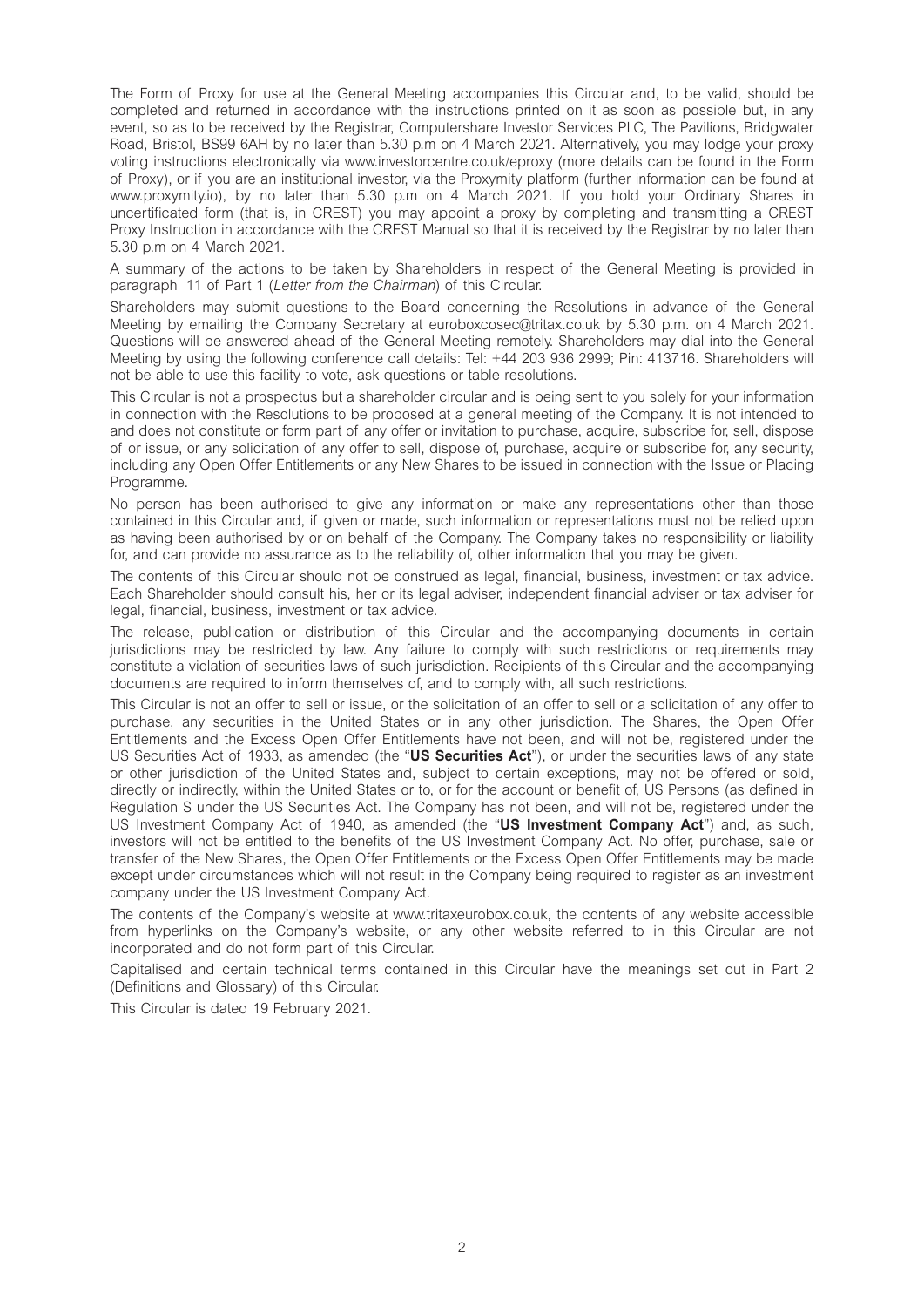# **TABLE OF CONTENTS**

| .5 |
|----|
| 6  |
| 19 |
| 23 |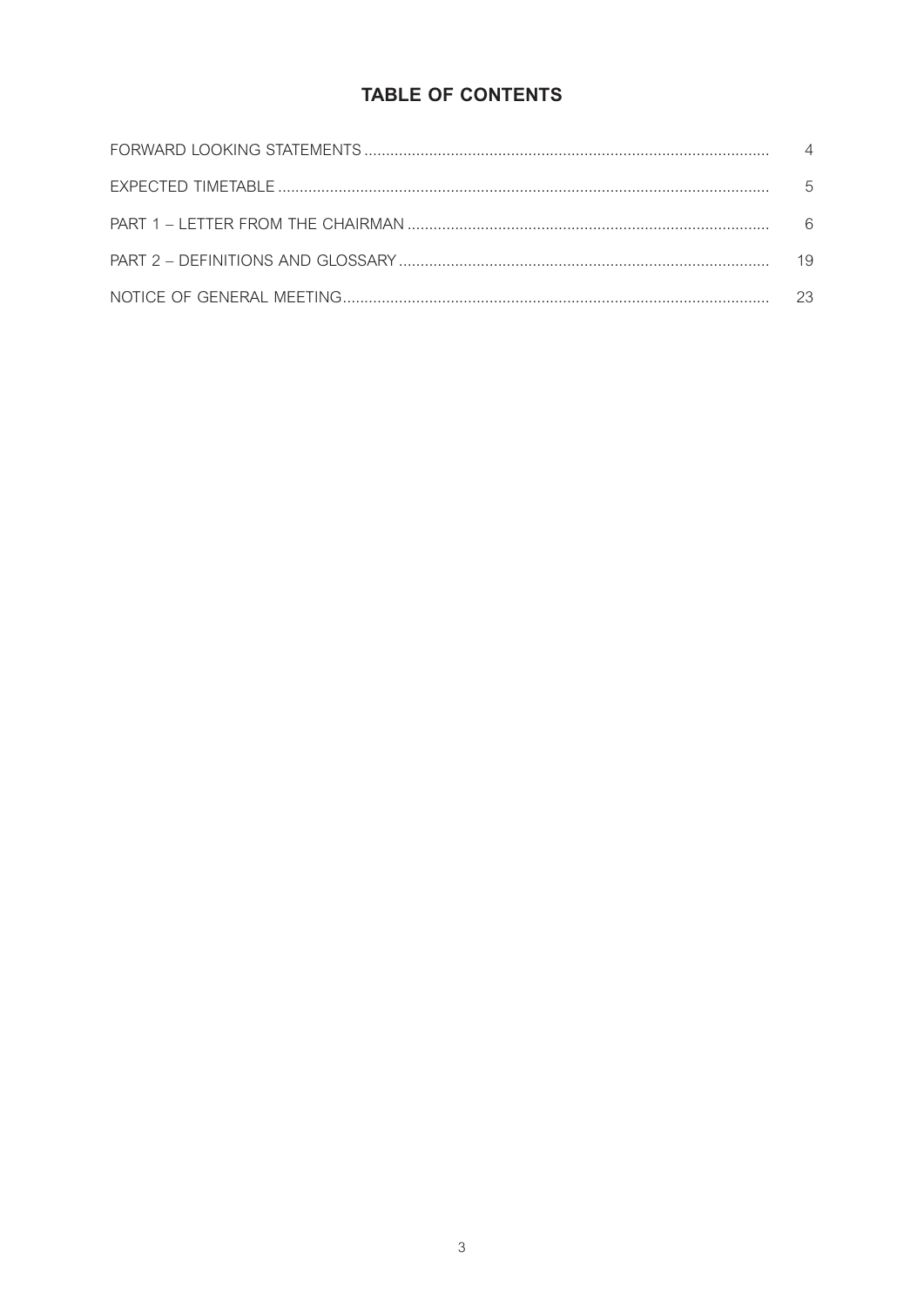## **FORWARD LOOKING STATEMENTS**

This Circular contains statements that are, or may be deemed to be, forward-looking statements, including, without limitation, statements containing the words "anticipates", "believes", "estimates", "expects", "intends", "may", "plans", "projects", "should" or "will" or, in each case, their negative or other variations or similar expressions. These forward-looking statements include all matters that are not historical facts. They appear in a number of places throughout this Circular and include, but are not limited to, statements regarding the Group's intentions, beliefs or current expectations concerning, among other things, the Group's results of operations, financial position, prospects, growth, target returns, investment strategy, financing strategies, prospects for relationships with tenants and expectations for the European logistics real estate assets market.

Such forward-looking statements involve unknown risks, uncertainties and other factors, which may cause the actual results of operations, performance or achievement of the Group, or industry results, to be materially different from any future results, performance or achievements expressed or implied by such forward-looking statements. In addition, even if the Group's results of operations, financial position and growth, and the development of the market and the industry in which the Group operates, are consistent with the forward-looking statements contained in this Circular, those results or developments may not be indicative of results or developments in subsequent periods.

Important factors that could cause results and developments of the Group to differ materially from those expressed or implied by the forward looking statements include, but are not limited to:

- changes in economic conditions generally and their impact on the Company's ability to achieve its Investment Objective and returns on equity for investors;
- <sup>l</sup> changes in the European logistics real estate assets market conditions, industry trends and competition;
- <sup>l</sup> the ability of the Manager and the investment team to execute successfully the Investment Policy of the Company;
- the Company's ability to invest the net proceeds from the Issue and any Subsequent Placing in suitable investments on a timely basis;
- impairments in the value of investments by the Group;
- the availability and cost of capital for future investments:
- changes in the Company's investment strategy;
- the failure of the Manager to perform its obligations under the Investment Management Agreement or the termination of the Investment Management Agreement;
- changes in laws or regulations, including tax laws, or new interpretations or applications of laws and regulations, that are applicable to the Group; and
- <sup>l</sup> general economic trends and other external factors, including those resulting from war, incidents of terrorism or responses to such events.

Given these uncertainties, prospective investors are cautioned not to place any undue reliance on such forward-looking statements. These forward-looking statements speak only as at the date of this Circular. Subject to its compliance with its legal and regulatory obligations (including under the Disclosure Guidance and Transparency Rules, the Prospectus Regulation Rules and the UK MAR), the Company undertakes no obligation to update or revise any forward-looking statement contained herein, nor will it publicly release any revisions it may make to these forward-looking statements, to reflect any change in expectations with regard thereto or any change in events, conditions or circumstances on which any statement is based.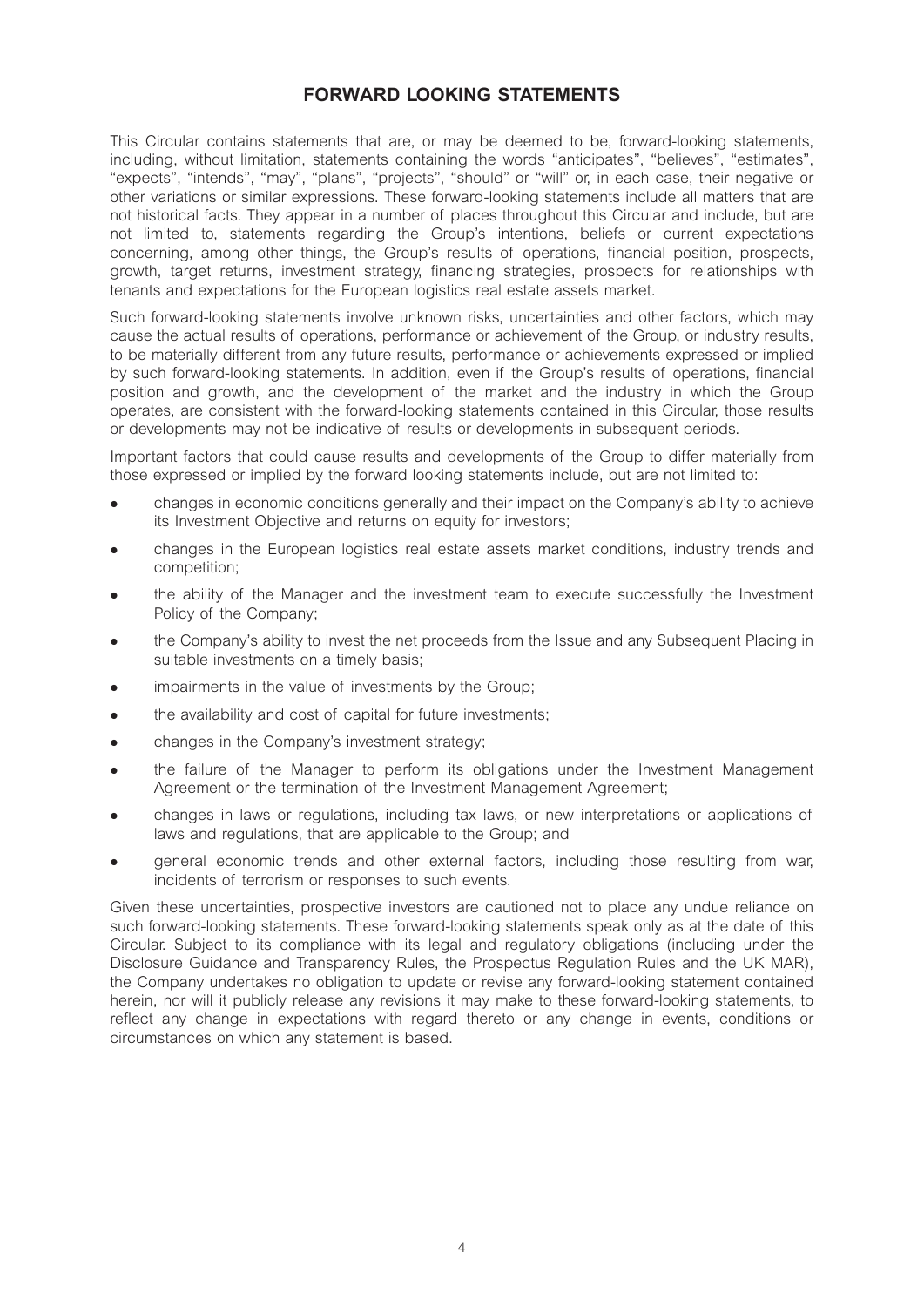# **EXPECTED TIMETABLE**

| Record Date for entitlements under the Open Offer                                                                                                                                          | 5.30 p.m. on 17 February 2021                                           |
|--------------------------------------------------------------------------------------------------------------------------------------------------------------------------------------------|-------------------------------------------------------------------------|
| Publication and posting of this Circular and the Forms of Proxy                                                                                                                            | 19 February 2021                                                        |
| Publication of the Prospectus and announcement of the Issue                                                                                                                                | 19 February 2021                                                        |
| Ex-entitlement date for the Open Offer                                                                                                                                                     | 19 February 2021                                                        |
| Last time and date for receipt of Forms of Proxy or<br><b>CREST Proxy Instructions (as applicable)</b>                                                                                     | 5.30 p.m. on 4 March 2021                                               |
| Record date for voting at General Meeting                                                                                                                                                  | 5.30 p.m. on 4 March 2021                                               |
| Latest time and date for receipt of completed<br>Open Offer Application Forms and payment in full under the<br>Open Offer or settlement of relevant CREST instructions<br>(as appropriate) | 11.00 a.m. on 5 March 2021                                              |
| Announcement of the results of the Issue                                                                                                                                                   | 8 March 2021                                                            |
| <b>General Meeting</b>                                                                                                                                                                     | 11 a.m. on 8 March 2021                                                 |
| Announcement of the results of the General Meeting                                                                                                                                         | 8 March 2021                                                            |
| Admission and commencement of dealings of<br>New Ordinary Shares on the London Stock Exchange                                                                                              | 8.00 a.m. on 10 March 2021                                              |
| CREST stock accounts credited (where applicable)                                                                                                                                           | 10 March 2021                                                           |
| Despatch of definitive share certificates (where applicable)                                                                                                                               | Week commencing<br>22 March 2021<br>(or as soon as possible thereafter) |
| Expected opening of the Placing Programme                                                                                                                                                  | 19 February 2021                                                        |
| Last date for Shares to be issued pursuant to the Placing Programme                                                                                                                        | 18 February 2022                                                        |

Notes:

(1) References to times are to London times unless otherwise stated.

(2) The ability to participate in the Issue and the Placing Programme is subject to certain restrictions relating to Shareholders with a registered address or located or resident outside of the UK, details of which are set out in the Prospectus.

(3) Each of the times and dates in the table above is indicative only and may be subject to change. These times and dates and those mentioned throughout this Circular and any accompanying documents may be adjusted by the Company in consultation with the Joint Bookrunners, in which event details of the new times and dates will be notified to the FCA, the London Stock Exchange and via a Regulatory Information Service.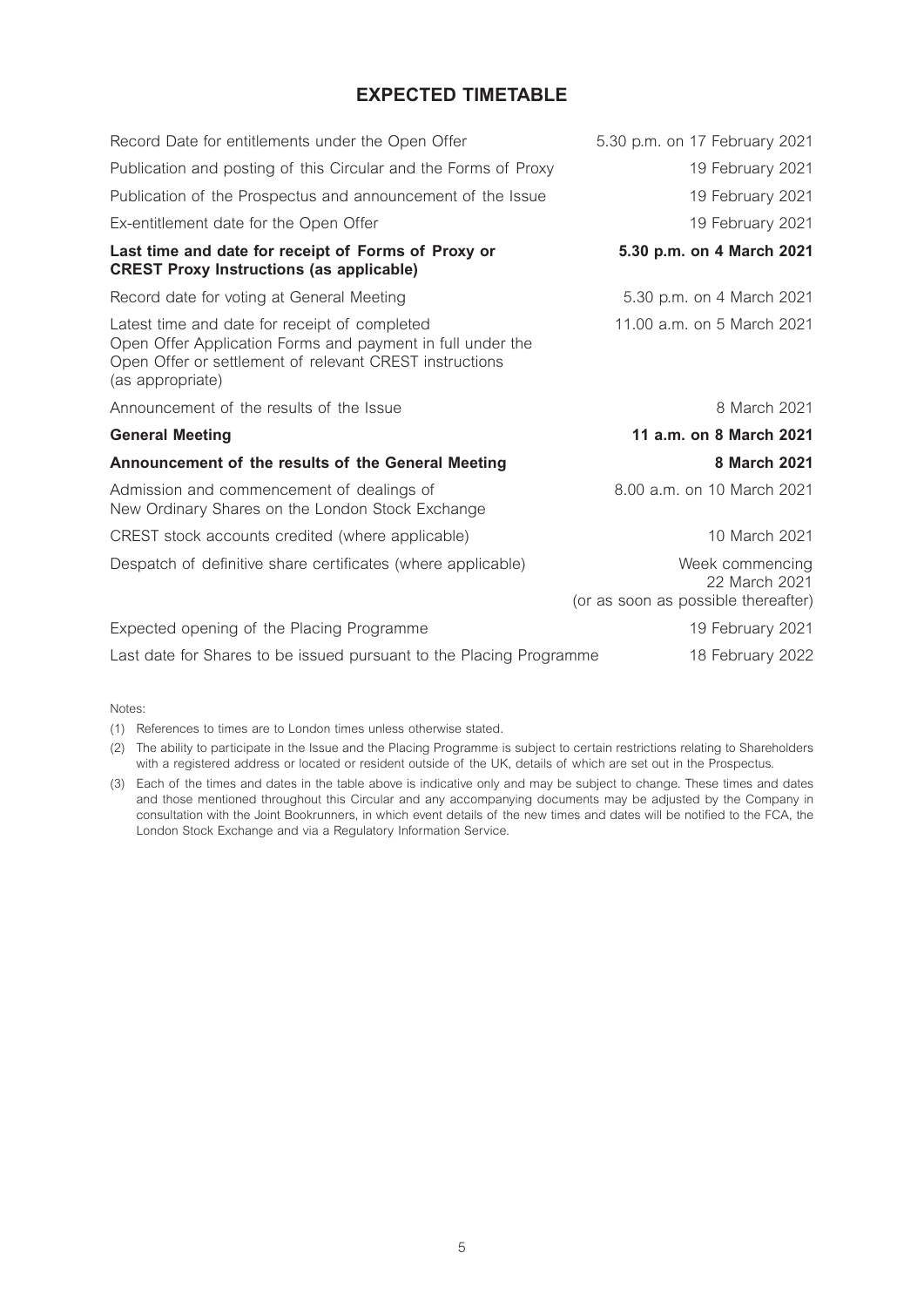#### **PART 1**

## **LETTER FROM THE CHAIRMAN**

# **Tritax EuroBox plc**

 *(Incorporated in England and Wales under the Companies Act 2006 with registered number 11367705 and an*  investment company within the meaning of section 833 of the Companies Act 2006)

Robert Orr (Chairman) Taco de Groot 6 Duke Street Keith Mansfield St James's Communication of the St James's St James's St James's St James's St James's St James's St James's St James's St James's St James's St James's St James's St James's St James's St James's St James' Eva-Lotta Sjöstedt London SW1Y 6BN

# **Directors: Registered Office: Report Chairman**

United Kingdom

19 February 2021

#### **Recommended proposals in connection with the Placing and Open Offer, Offer for Subscription and Intermediaries Offer and the Placing Programme**

Dear Shareholder

#### **1. INTRODUCTION**

The Company announced on 19 February 2021:

- a proposed share issue, by way of a Placing, Open Offer, Offer for Subscription and Intermediaries Offer of, in aggregate, up to 168,000,309 New Ordinary Shares (representing approximately 39.7 per cent. of the current Ordinary Share capital at the Record Date) at an Issue Price of 103 pence per New Ordinary Share to raise gross proceeds of up to approximately £173 million (approximately £169.6 million net of estimated expenses) (the "**Issue**"); and
- a placing programme pursuant to which up to a further 300 million Ordinary Shares and/or C Shares (representing approximately 70.9 per cent. of the current Ordinary Share capital at the Record Date) may be issued under one or more non-preemptive subsequent or contemporaneous placings during the period from 19 February 2021 to 18 February 2022 (the "**Placing Programme**").

The Company has today published a Prospectus in connection with the Issue and Placing Programme, which are each subject to Shareholder approval, and this Circular is being sent to the Shareholders in order to convene the General Meeting to be held at 11.00 a.m. on 8 March 2021 at 3rd Floor, 6 Duke Street, St James's, London SW1Y 6BN.

The Issue and the Placing Programme are conditional upon, among other things, the approval of the Issue Resolutions and the Placing Programme Resolutions, respectively. This Circular contains the Notice of General Meeting to be held in order to consider and, if thought fit, to pass the Resolutions required to enable the Company to undertake the Issue and to establish the Placing Programme.

This letter sets out, *inter alia*, the background to, and reasons for the Issue and the Placing Programme and explains why the Board believes the Issue and the Placing Programme are in the best interests of the Company and its Shareholders as a whole.

#### **The Resolutions are important to the Company and the Board recommends that you vote in favour of them, as the Directors intend to do in respect of their own holdings.**

#### **2. INFORMATION ON THE GROUP**

The Company was incorporated in England and Wales on 17 May 2018 as a public limited company. The Directors intend, at all times, to conduct the affairs of the Company so as to enable it to continue to qualify as an investment trust within the meaning of Chapter 4 of Part 24 of the CTA 2010.

The Company's investment objective is to invest in continental European logistics real estate assets in order to deliver an attractive capital return and secure income. The Company seeks to meet its investment objective through investment in, and management of, a portfolio of distribution or logistics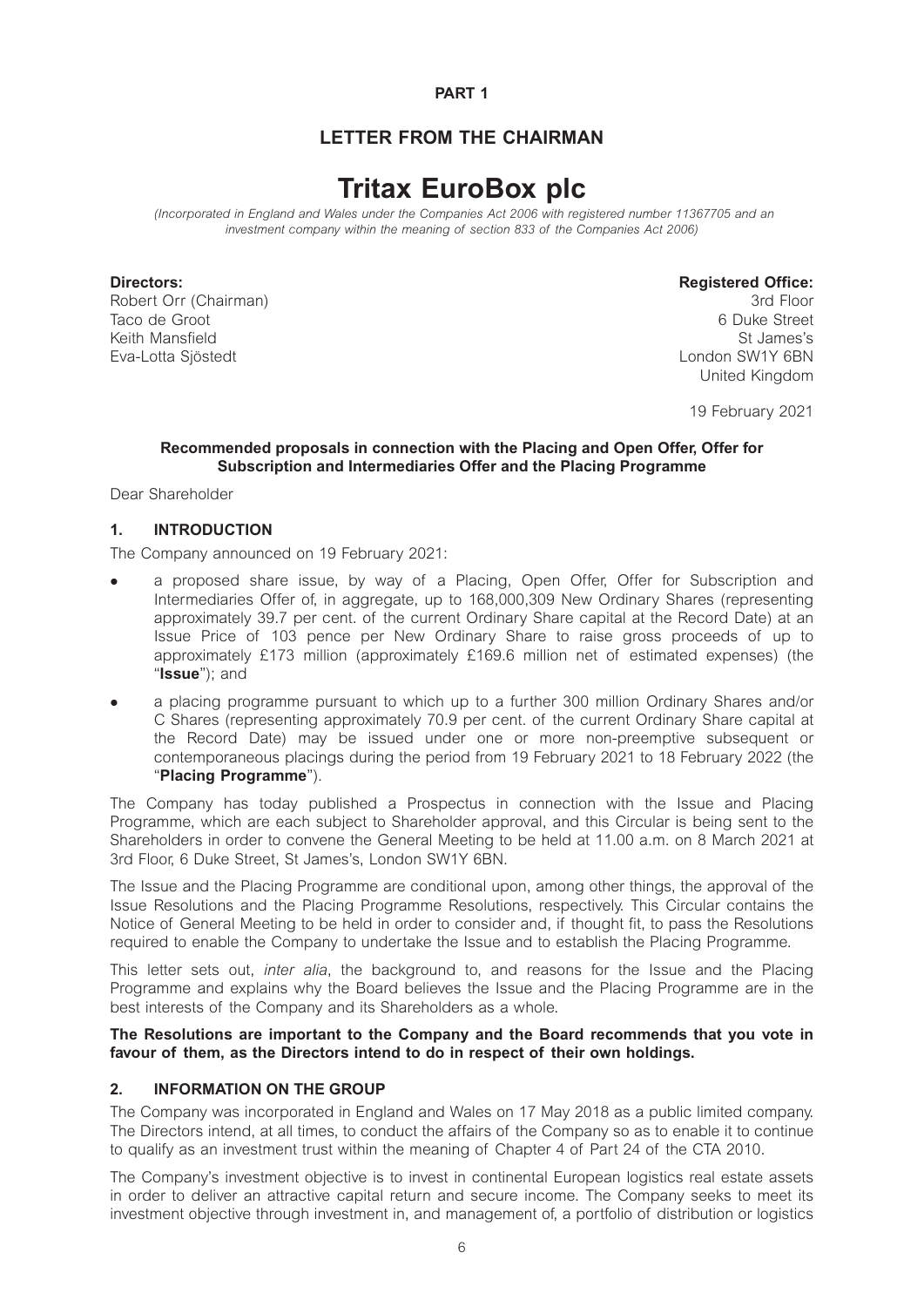assets in continental Europe diversified by geography and tenant, targeting well located assets in established distribution hubs, within or close to densely populated areas. The Company focuses on investments in properties fulfilling a key part of the logistics and distribution supply chain for occupiers including retailers, manufacturers and third-party logistics operators. Further details of the Company's Investment Policy are set out in paragraph 3 of Part II (*Information on the Group*) of the Prospectus.

The Company has a board of non-executive directors and is managed on a day-to-day basis by Tritax Management LLP, its investment manager. The Manager is authorised and regulated by the FCA to perform fund management activities and to act as an alternative investment fund manager. The Manager is part of the Tritax Group, which is a leading real estate investment fund manager, with particular expertise in the logistics sector.

The Manager has assembled a full-service European logistics asset management capability in order to facilitate the achievement of its objectives, having engaged asset managers for the provision of asset management services to the Manager in the Targeted Countries. The Manager and its asset managers seek to use their combined expertise in the sector to manage the Company's portfolio in the most advantageous way in order to achieve the Company's investment objectives.

### **3. KEY DEVELOPMENTS SINCE THE IPO**

The Ordinary Shares were admitted to trading on the Specialist Fund Segment of the Main Market of the London Stock Exchange on 9 July 2018, raising €339.3 million (£300 million) of gross proceeds at the time of the IPO. The Ordinary Shares were subsequently admitted to the premium listing segment of the Official List and trading in the Ordinary Shares was transferred to the premium segment of the Main Market of the London Stock Exchange on 3 May 2019. On 29 May 2019, the Company raised a further €135 million of gross proceeds through a placing, with new investors and existing Shareholders participating in the transaction conducted pursuant to the placing programme put in place at the time of the IPO.

In October 2018,  $a \in 200$  million unsecured revolving credit facility was agreed with HSBC Bank plc and BNP Paribas, for an initial term of five years (the "**Revolving Credit Facility**"). The facility was expanded in December 2018, August 2019 and September 2019 with Bank of America Merrill Lynch, Bank of China and Banco de Sabadell respectively providing further commitments. As at the Latest Practicable Date, the Company had a total facility of €425 million. Following an extension of the facility in October 2020 by three of the five lenders,  $\epsilon$ 100 million of the debt matures in 2023, €100 million in 2024 and the remaining €225 million in 2025. As at 30 September 2020, the Company had drawn €344.0 million against the Revolving Credit Facility. Following the acquisition of the Nivelles asset, the Company's LTV ratio<sup>1</sup> is approximately 42 per cent, based on the September 2020 valuations, against the medium-term LTV target of 45 per cent and the maximum permitted pursuant to the Company's investment policy of 50 per cent.

On 24 June 2019, the Ordinary Shares were included in the FTSE All-Share Index and with effect from 23 March 2020, the Ordinary Shares were included in the FTSE EPRA/NAREIT Global Real Estate Index Series. The Company has chosen to early adopt the changes in EPRA's updated Best Practice Recommendations Guidelines, which were issued in October 2019 and effective for financial years beginning on 1 January 2020, to ensure it reports with the highest level of transparency and in line with best practice, and therefore reports on all the EPRA Net Asset Value metrics according to the EPRA guidelines, with EPRA NRV being the primary metric.

As at the Latest Practicable Date, the Company had a market capitalisation of approximately €516.8 million. As at 30 September 2020, the Company's audited EPRA NRV was €550.50 million (EPRA NAV as at 30 September 2020: €518.78 million (unaudited)). As at 30 September 2020, the audited EPRA NRV per Ordinary Share was €1.30, EPRA Net Tangible Assets per Ordinary Share was €1.22 and EPRA Net Disposable Value per Ordinary Share was €1.19. The Total Return for the initial period from IPO to 30 September 2019 was 9.5 per cent and for the period from 1 October 2019 to 30 September 2020 was 11.3 per cent, both ahead of the Company's long-term objective of 9 per cent per annum.

In the period from IPO to 30 September 2020, total dividends paid by the Company were €26.61 million (or 7.80 cents per Ordinary Share). On 10 February 2021, the Company declared a

<sup>1</sup> The LTV ratio is the proportion of the Company's gross asset value (including cash) that is funded by borrowings.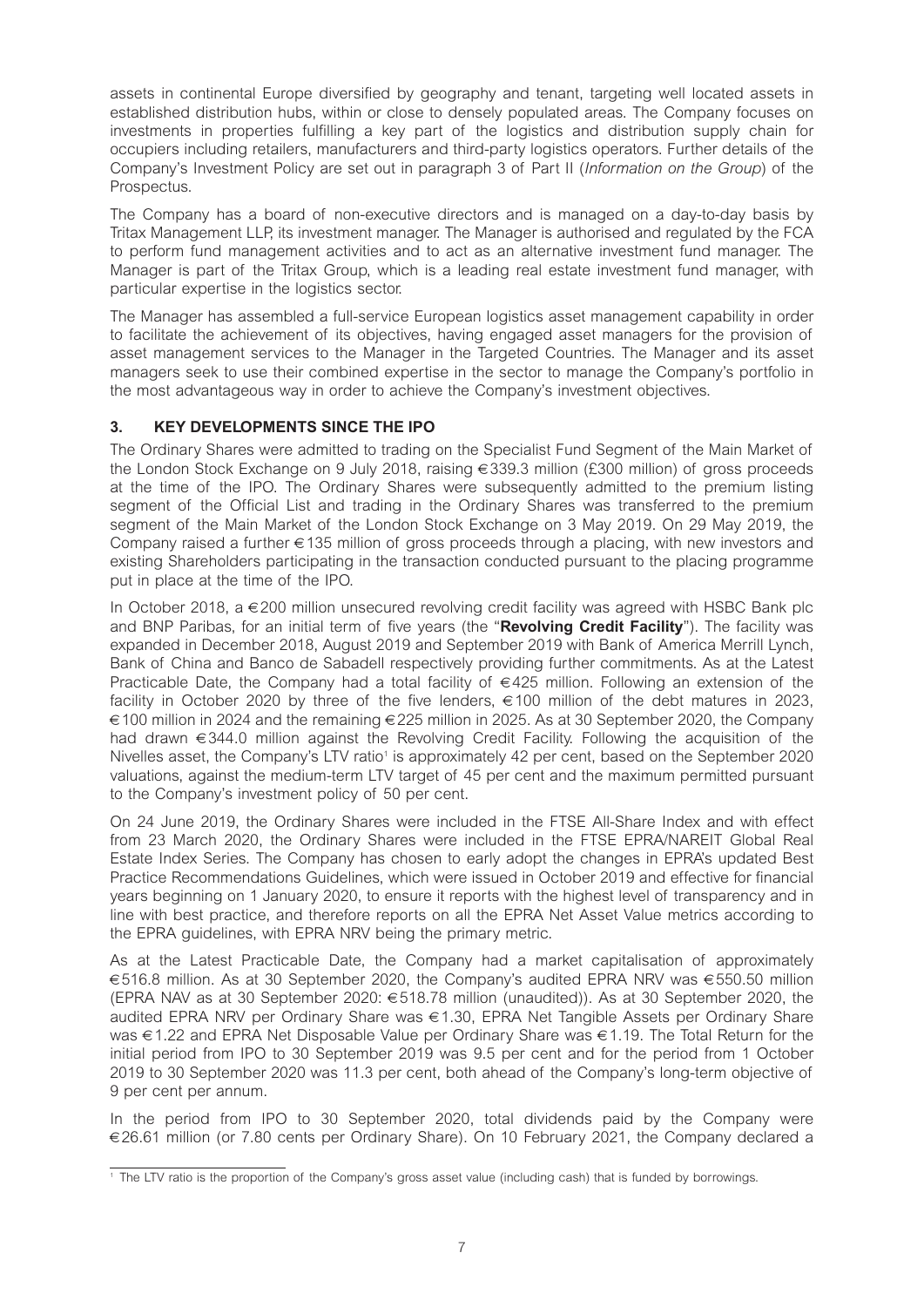dividend of 1.25 cents per Ordinary Share for the period from 1 October 2020 to 31 December 2020 to Shareholders on the Register on 19 February 2021. The dividend will be paid on 12 March 2021.

During the year, the Board approved a new sustainability strategy that has a long-term vision to create a positive environmental and socio-economic impact by 2030, aligned with the UN Sustainable Development Goals. The Company and the Manager have also further enhanced the sustainability and ESG components in their investment decision-making. The Directors believe that this will assist the Company to future-proof its assets to meet the global challenges of climate change and ensuring that it is able to capitalise on the opportunity to create sustainable value for all of its stakeholders.

On 9 December 2020, the Manager announced the proposed acquisition by Aberdeen Standard Investments ("ASI") of an initial 60 per cent interest in the Manager, which is expected to complete in early 2021, subject to the receipt of regulatory approvals and the satisfaction of customary closing conditions.

On 19 February 2021, the Company and the Manager agreed to amend the management fee arrangements set out in the Investment Management Agreement such that the threshold of the initial tier for calculating the annual management fee payable by the Company shall be reduced to €500 million from €1 billion. Accordingly, the management fee payable where Basic NAV (excluding cash balances) is greater than  $\epsilon$ 500 million but less than  $\epsilon$ 1 billion shall be reduced to 1.15 per cent from 1.30 per cent. The management fee payable where Basic NAV (excluding cash balances) is greater than €1 billion but less than €2 billion and where Basic NAV (excluding cash balances) is greater than €2 billion will remain unchanged. The Company believes the revised management fee arrangements to be in the best interest of its Shareholders as they will result in a reduction in the Group's cost base.

The table below sets out the current annual management fee levels and the agreed revised annual management fee levels:

#### **Basic NAV (excluding cash balances)**

| <b>Current</b>                                                   | <b>Modified</b>                                                    | Annual management fee<br>(percentage of Basic NAV) |
|------------------------------------------------------------------|--------------------------------------------------------------------|----------------------------------------------------|
| Up to and including $\in$ 1 billion                              | Up to and including $\epsilon$ 500 million                         | 1.30 per cent                                      |
| Above $\in$ 1 billion and up to and<br>including $\in$ 2 billion | Above $\in$ 500 million and up to and<br>including $\in$ 2 billion | 1.15 per cent                                      |
| Above $\in$ 2 billion                                            | Above $\in$ 2 billion                                              | 1.00 per cent                                      |

For the avoidance of doubt, the different percentages set out above are applied incrementally and not as against the total Basic NAV. Further information on the Investment Management Agreement is set out in paragraph 6 of Part V (Information on the Manager) of the Prospectus.

#### **4. INVESTMENT PORTFOLIO**

As at the Latest Practicable Date, the Group's Investment Portfolio comprises 13 assets, spread across key logistics locations in six core continental European countries. In an increasingly competitive environment, the Manager's valuable relationships, supplemented by the market intelligence and pipelines of the Group's specialist development and asset managers have enabled the Company to acquire a diversified portfolio of assets in the Targeted Countries, with approximately 69 per cent of the Investment Portfolio by value secured off-market. The Directors believe that the Group's Investment Portfolio is well placed to benefit from the continuing structural change in the logistics market, which is generating strong occupational demand for large prime logistics assets in the Targeted Countries.

As at 30 September 2020, the portfolio was independently valued at €839.3 million (excluding the recently acquired asset in Nivelles, Belgium but including the First Lodz Asset, which the Group has contracted to dispose), which reflects a like-for-like valuation increase of 5.4 per cent during the year (30 September 2019: €691.7 million), driven mainly by yield compression, income growth from indexation on leases and asset management initiatives. The valuation includes deductions for transaction costs that would be incurred by a hypothetical purchaser at the valuation date.

On 2 December 2020, the Company announced the acquisition of its thirteenth asset, a newly built 34,119 sqm logistics facility in Nivelles, south of Brussels, Belgium. This asset was acquired from LCP for  $\epsilon$ 31.2 million, reflecting a net initial yield of 4.8 per cent based on the income from the in-place lease and the rental guarantee.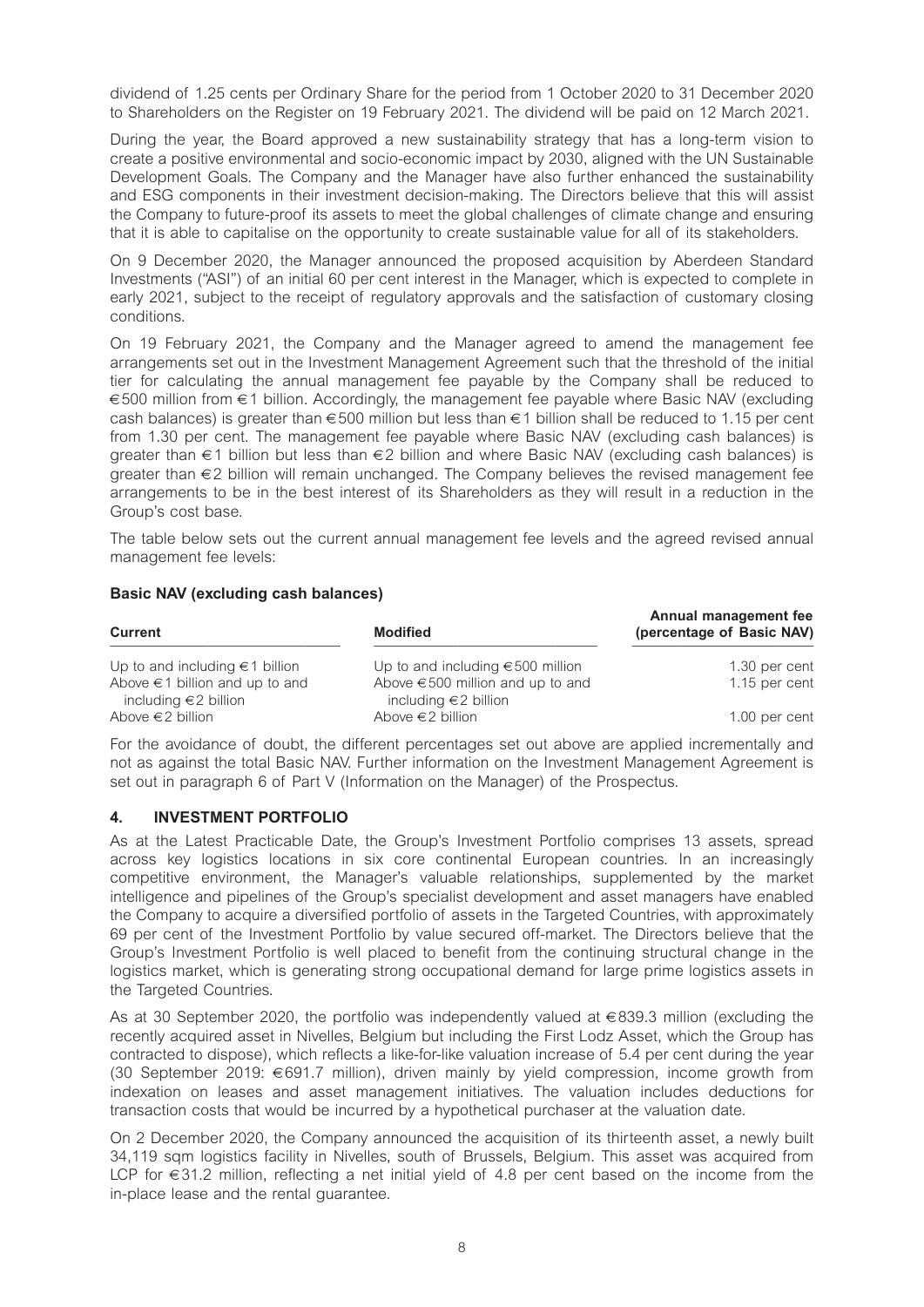On 15 February 2021, the Company announced that it has contracted to dispose of the First Lodz Asset. The sale, to clients of Savills Investment Management, is for €65.5 million before capital gains tax, representing a gross initial yield of 4.95 per cent. The sale is at a 15 per cent premium to the 30 September 2020 valuation. The sale is expected to complete in March 2021. The sale allows the Company to realise gains through the disposal and recycle proceeds into higher returning asset management initiatives and its strong development pipeline, in line with its strategy.

#### **5. INVESTMENT PIPELINE**

The Directors believe that the growth of the Group's Investment Portfolio will continue to be supported by the Manager's knowledge, established relationships and reputation for timely execution of agreed deals, in addition to the market intelligence and pipelines of its specialist asset managers.

The Manager has identified a pipeline totalling in excess of  $\epsilon$ 750 million of high quality large scale logistics assets. Of this pipeline, the Manager is engaged in discussions with owners of six assets (two in Italy, four in Germany) totalling approximately €416 million which meet the Company's investment criteria and are available for acquisition in the near-term. All of the assets within the near-term pipeline have been sourced through its existing developer/asset manager relationships and on an off-market basis. Four of these six assets, representing approximately 30 per cent by value, are Value Add Assets, with the other two assets being a Growth Asset and a Foundation Asset. The six assets have net initial yields of between 3.8 per cent and 4.8 per cent. The Manager has also identified €81 million of development opportunities within the existing portfolio at an attractive yield on cost. The Directors believe that these investment opportunities are likely to be value-accretive to investors over the medium term.

As at the date of this Circular, the Manager has entered into advanced negotiations in respect of the acquisition of three of the six assets within this pipeline for an aggregate consideration of in excess of €317 million, all of which have been sourced through the Manager's developer/asset manager relationships. These assets are consistent with the Investment Policy and their key attributes are given below:

|                      | <b>Asset One</b>              | <b>Asset Two</b>                | <b>Asset Three</b>                                        |
|----------------------|-------------------------------|---------------------------------|-----------------------------------------------------------|
| Investment           | Global Distribution<br>Centre | European Distribution<br>Centre | Urban Distribution<br>Centre                              |
| Investment Pillar    | <b>Foundation Asset</b>       | Growth Asset                    | Value Add Asset                                           |
| Location             | Bavaria, Germany              |                                 | Hesse, Germany Nord Rhein Westphalia,<br>Germany          |
| Size                 | c.70,400 sqm                  | c.95,000 sqm                    | c.23,000 sqm                                              |
| Unexpired lease term | 14 years                      | 15 years                        | 2-year rental<br>guarantee                                |
| <b>ESG Component</b> | LEED Gold, Carbon neutral     | <b>DGNB Gold</b>                | <b>Brownfield</b><br>redevelopment to<br><b>DGNB Gold</b> |

The assets referred to above are subject to ongoing due diligence by the Manager and its professional advisers and while exclusivity arrangements have been entered into with respect to all three of the assets, no contractually binding obligations have been, and will not prior to Initial Admission be, entered into for their sale and purchase.

In the event that the Manager decides to pursue and/or consummate any of these transactions for the Group, it would look to finance such transactions using the Net Issue Proceeds, debt and/or further equity financing, in each case in accordance with the Group's Investment Policy. The Directors are confident that sufficient suitable assets will be identified, assessed and acquired, to substantially invest or commit the Net Issue Proceeds within a three month period following Initial Admission. However, there can be no assurance that the Group will complete any of the transactions in its investment pipeline within this timeframe, or at all.

#### **6. BACKGROUND TO AND REASONS FOR THE ISSUE AND THE PLACING PROGRAMME**

Since the Company's IPO in July 2018 and the subsequent placing in May 2019, the Group has made significant progress in successfully implementing its investment strategy. Over this initial period, the Manager has created a high quality portfolio totalling 943,284 sqm, comprising 13 prime buildings in six countries and occupied by some of the world's leading companies.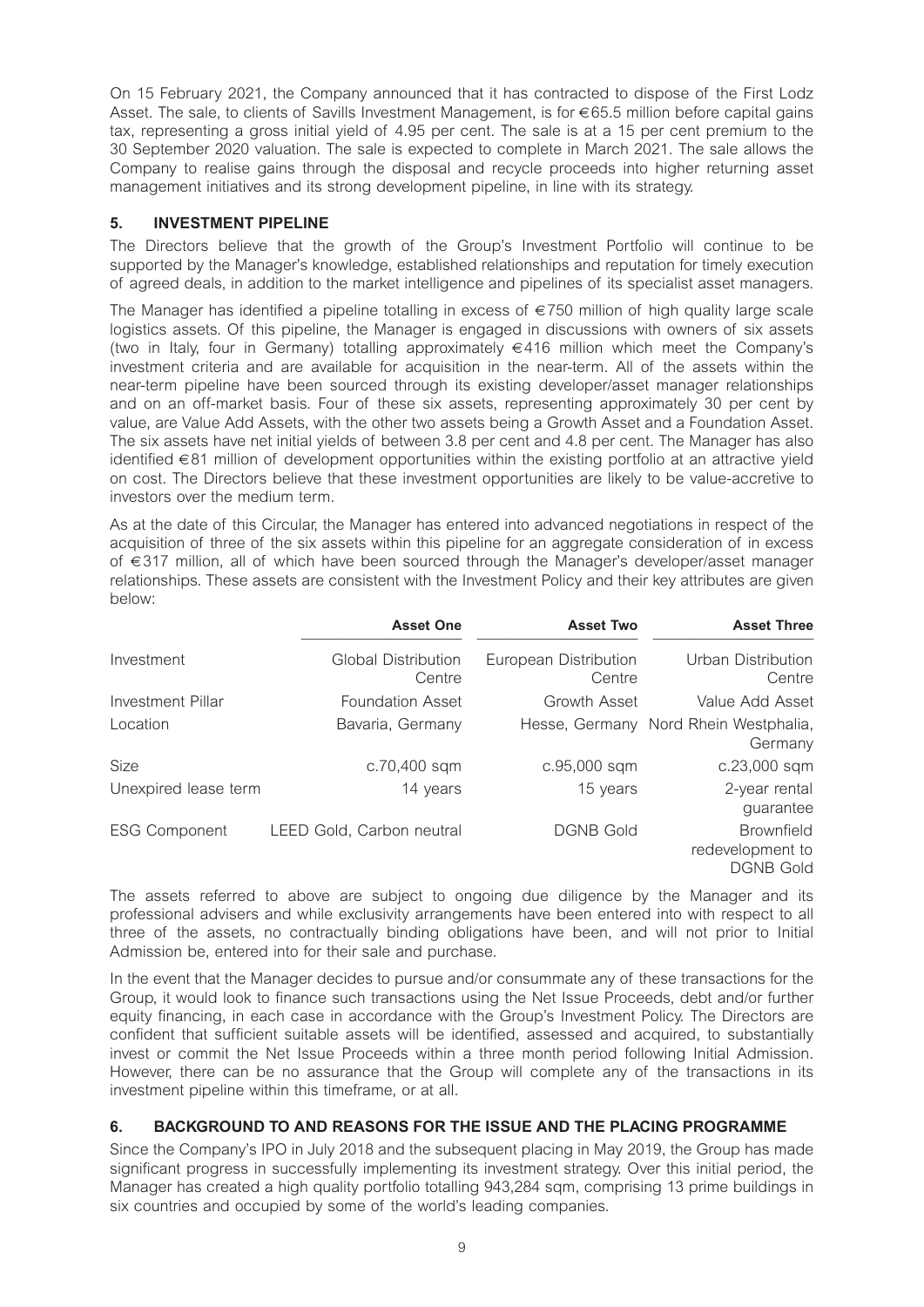The Group operates in a market underpinned by strong fundamentals, with the positive outlook for the sector reinforcing these attractive market characteristics. Prior to the COVID-19 pandemic, rising occupier demand for logistics facilities was being driven by an unprecedented change in consumer behaviour, triggered by new technologies and leading to the rapid growth of e-commerce, internet shopping and convenience retail. The outbreak of COVID-19 has served to reinforce, magnify and accelerate these trends, with the tailwind of these demand drivers having a positive impact on the European logistics sector.

The Manager believes this transformation of the retail landscape to fully accommodate on-line shopping has some way to go before reaching an equilibrium. The current rates of market penetration for on-line sales have considerable scope to grow further over the coming years – and with Continental European rates materially lagging that of the UK, the potential growth opportunity within the Group's area of activity is even greater. The outlook for further growth in the European logistics market therefore remains positive.

The market continues to experience a scarcity of high quality logistics stock caused by a relatively limited speculative development response and declines in land availability. The combination of these factors has resulted in low vacancy rates across most European markets and a shortage of high quality buildings available to rent.

The Manager's expectation is that this positive occupier market backdrop, characterised by strengthening demand and relatively constrained supply, will continue to provide a favourable underpin to the European logistics sector and the activities of the Group. Investors have recognised these attractive market dynamics and have been looking to increase exposure to the sector by reallocating capital out of other property asset classes with a less favourable outlook and also to increase overall allocations to the logistics sector from relatively low levels.

ESG is at the centre of the Company's activities. The Manager will continue to focus on achieving its near and long-term targets in owning sustainable buildings, reducing energy and carbon emissions, enhancing biodiversity and creating quality workspaces to ensure positive socio-economic impact to occupiers and local communities. Working collaboratively with its occupiers to ensure ongoing operations are aligned with the Company's ESG values is fundamental to the Company's long term strategy. The Manager believes that owning buildings constructed to high environmental and workplace standards will continue to underpin tenant demand and serve to future-proof the portfolio.

The Manager will continue to work with its existing partners and also develop new business relationships, particularly with market-leading development companies. The aim being to ensure the Group has access to a continuing pipeline of quality assets to support future expansion, complement the existing portfolio and enhance overall business performance.

The inherent opportunities in the European logistics real estate market, originally identified and articulated by the Directors and Manager at the time of the IPO, continue to be available and relevant, with the increased market activity witnessed as a result of the recent pandemic serving to reinforce this rationale.

The Company is well placed to capture the opportunities presented by these favourable macro tailwinds and the structural changes that will positively impact the sector for many years to come. Against this backdrop, the Manager and Directors believe that the Issue will have the following principal benefits for Shareholders:

- <sup>l</sup> The Company's established portfolio of prime logistics assets, together with the Manager's deep network of relationships across European markets, provides an optimally positioned platform to expand the portfolio, and capitalise on the expected growth in the sector.
- The increase in the scale will allow the Group to build on the strong market position already established by further diversifying specific country, tenant and asset concentration and lowering overall portfolio risk. This will consequently improve the liquidity and marketability of the Company's shares, and broaden the investor base over the longer term.
- The greater diversification and security provided by a larger portfolio gives the Company the potential to achieve an Investment Grade credit rating. This will provide access to a deeper pool of potential lenders to the Company, resulting in a lower cost of borrowing. An increase in the size of the Investment Portfolio will also spread the Group's fixed operating expenses over a larger capital base, which the Company expects will reduce ongoing expenses per Share.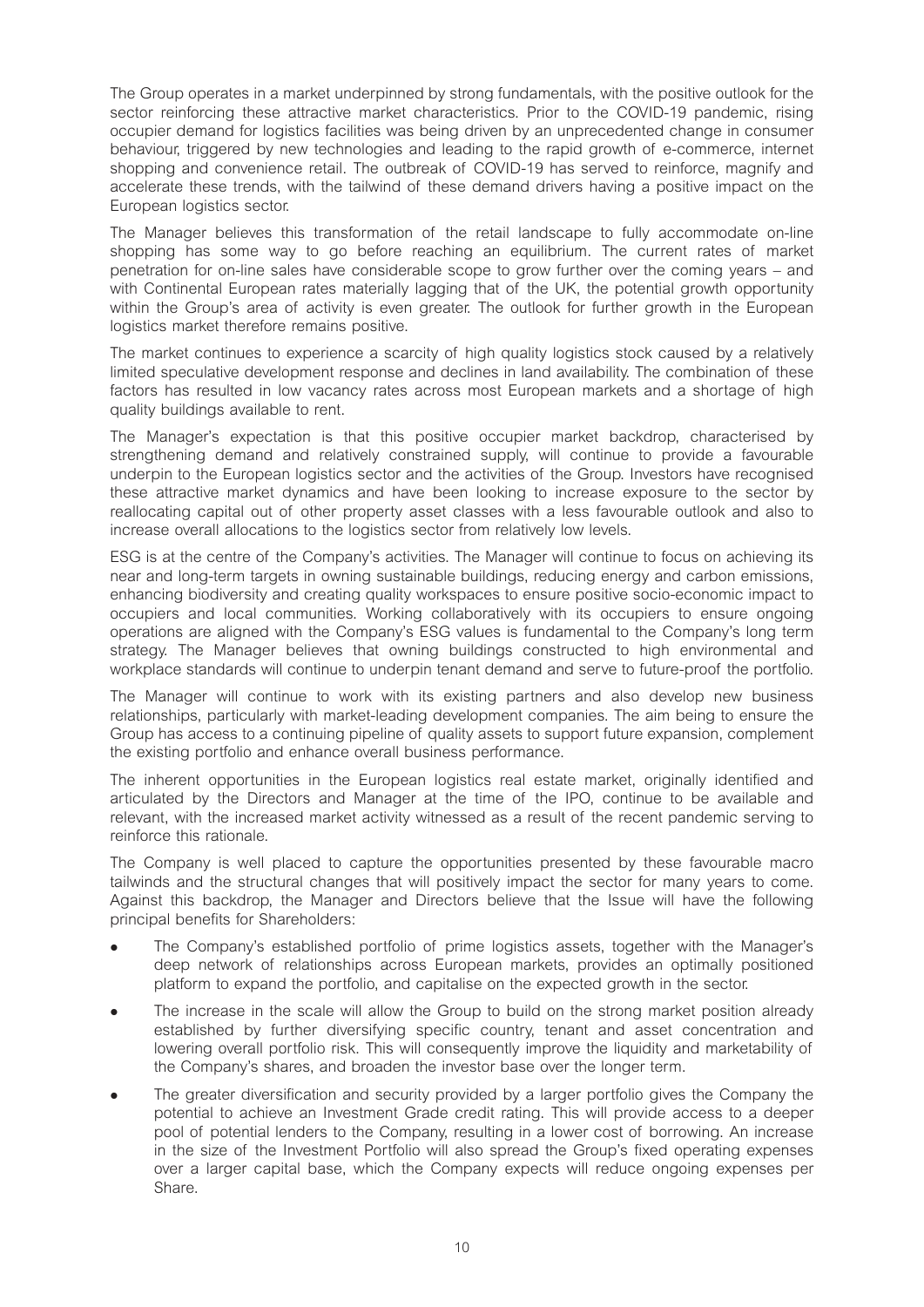The Company seeks to exert a positive socio-economic impact on occupiers and local communities. The increase in scale will allow for the Company to accelerate its sustainability strategy and deliver its energy and carbon reduction commitments and positioning the portfolio for the future.

As the profound structural changes in consumer shopping continue to transform the European real estate market and further improve the prospects for the European logistics sector, the Company is well positioned to maximise these opportunities and continue to deliver robust shareholder returns across the existing portfolio and from the strong pipeline of new opportunities.

For the same reasons, the Directors believe that it is also in the best interests of the Company and its Shareholders as a whole to implement the Placing Programme in order to provide the Company with additional flexibility to raise further equity, if required, in the 12 months following publication of the Prospectus. In addition, the Company expects that any further issuance of equity pursuant to the Placing Programme would result in the Company raising equity more quickly and at reduced costs to Shareholders than would otherwise be the case if the Company were not to put in place the Placing Programme.

The Directors have therefore concluded that it is an appropriate time for the Company to raise new funds through the proposed Issue, and to implement the Placing Programme to provide flexibility to raise further funds in the 12 months following publication of the Prospectus, in order to continue to implement the Group's established investment strategy.

### **7. DETAILS OF THE ISSUE**

The Company intends to raise Gross Issue Proceeds of up to approximately £173 million (approximately £169.6 million net of estimated expenses) through the issue of up to 168,000,309 New Ordinary Shares at the Issue Price.

The actual number of New Ordinary Shares to be issued pursuant to the Issue is not known as at the date of this Circular but will be notified by the Company via a Regulatory Information Service prior to Initial Admission. Subject to the passing of the Resolutions, the Directors have reserved the ability to increase the size of the Issue through the Placing Programme.

The Issue Price is 103 pence per Ordinary Share. Participants in the Placing may elect to subscribe for the New Ordinary Shares in Sterling at the Issue Price or in Euro at a price per New Ordinary Share equal to the Issue Price at a GBP/EUR exchange rate to be notified by the Company via a Regulatory Information Service. Applicants under the Open Offer, the Offer for Subscription and Intermediaries Offer may subscribe for Ordinary Shares in Sterling only.

The New Ordinary Shares to be issued under the Issue will rank *pari passu* in all respects with the Existing Ordinary Shares and each other, and will rank in full for all dividends made, paid or declared in respect of the Ordinary Shares by reference to a record date after their issue. For the avoidance of doubt, the interim dividend for the period from 1 October 2020 to 31 December 2020, the record date of which was 19 February 2021, will not be paid on the New Ordinary Shares.

The Issue, which is not underwritten, comprises the Placing, the Open Offer, the Offer for Subscription and the Intermediaries Offer, and is conditional upon *inter alia*:

- the Issue Resolutions having been passed by Shareholders at the General Meeting;
- <sup>l</sup> the Placing Agreement having become unconditional in all respects with respect to the Issue, save for the condition relating to Initial Admission, and not having been terminated in accordance with its terms before Initial Admission occurs; and
- <sup>l</sup> Initial Admission becoming effective by not later than 8.00 a.m. on 10 March 2021 (or such later time and/or date as the Joint Bookrunners and the Company may agree).

If any of these conditions are not satisfied or, if applicable, waived, then the Issue will not proceed. There is no minimum amount required to be raised under the Issue in order for the Issue to proceed.

The Issue Price represents the audited Basic Net Asset Value per Existing Ordinary Share of €1.19 (as at 30 September 2020) converted at prevailing exchange rates. The Issue Price also represents a discount of 2.4 per cent. to the Company's closing share price of 105.5 pence per Ordinary Share on 18 February 2021 (being the Latest Practicable Date).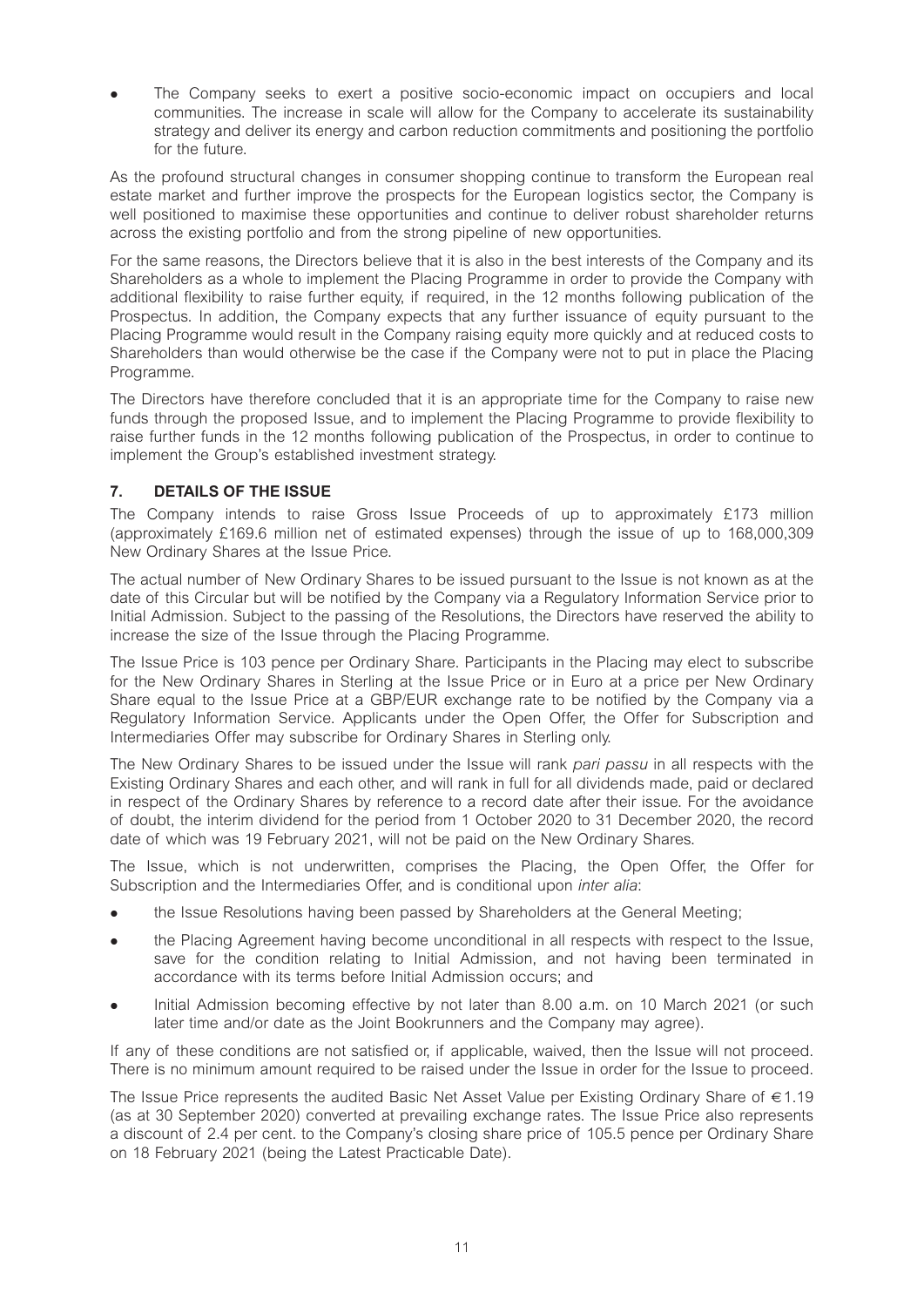Applications will be made to the FCA for the New Ordinary Shares to be admitted to the premium listing segment of the Official List and to the London Stock Exchange for the New Ordinary Shares to be admitted to trading on its main market for listed securities. Subject to the conditions above being satisfied, it is expected that Initial Admission will become effective on 10 March 2021 and that dealings in the New Ordinary Shares will commence at 8.00 a.m. on the same day.

The terms and conditions of each of the Placing, Open Offer and Offer for Subscription are set out in the Prospectus.

#### 7.1 **Placing**

Subject to the restrictions on sales set out in paragraph 6 of Part XII (*Terms and Conditions of the Open Offer*) of the Prospectus, the New Ordinary Shares will be offered to institutional and other sophisticated investors pursuant to the Placing. The Placing is not being underwritten.

The Company, the Manager, the Joint Bookrunners and Akur Limited have entered into the Placing Agreement pursuant to which the Joint Bookrunners have severally (and not jointly or jointly and severally) agreed to use reasonable endeavours to procure conditional subscribers for the New Ordinary Shares to be made available pursuant to the Placing at the Issue Price. A summary of the material terms of the Placing Agreement is set out in Part X (*Additional Information)* of the Prospectus.

#### 7.2 **Open Offer**

Under the Open Offer, an aggregate amount of 84,545,454 New Ordinary Shares will be made available to Qualifying Shareholders at the Issue Price, *pro rata* to their holdings of Existing Ordinary Shares on the basis of:

#### **1 New Ordinary Share for every 5 Existing Ordinary Shares held on the Record Date**

Fractions of New Ordinary Shares will not be allotted and each Qualifying Shareholder's entitlement under the Open Offer will be rounded down to the nearest whole number. Accordingly, Shareholders with fewer than 5 Ordinary Shares will not have the opportunity to participate in the Open Offer. Applicants under the Open Offer may subscribe for Ordinary Shares in Sterling only.

Qualifying Shareholders may apply for any whole number of New Ordinary Shares up to their maximum entitlement. Qualifying Shareholders with holdings of Existing Ordinary Shares in both certificated and uncertificated form will be treated as having separate holdings for the purpose of calculating their Open Offer Entitlements.

Qualifying Shareholders that take up all of their Open Offer Entitlements may also apply under the Excess Application Facility for additional New Ordinary Shares that they would otherwise not be entitled to. The Excess Application Facility will comprise whole numbers of New Ordinary Shares which are not taken up by Qualifying Shareholders pursuant to their Open Offer Entitlements, together with the aggregated fractional entitlements under the Open Offer.

#### 7.3 **Offer for Subscription**

The Directors are also proposing to offer New Ordinary Shares under the Offer for Subscription, subject to the terms and conditions of the Offer for Subscription set out in Part XIII (*Terms and Conditions of the Offer for Subscription)* of the Prospectus.

New Ordinary Shares are available under the Offer for Subscription at the Issue Price, being 103 pence per Ordinary Share. Applicants under the Offer for Subscription may subscribe for Ordinary Shares in Sterling only. The minimum application amount under the Offer for Subscription is 1,000 shares and then in multiples of 100 shares thereafter. Multiple applications will not be accepted.

#### 7.4 **Intermediaries Offer**

Investors may also subscribe for New Ordinary Shares at the Issue Price pursuant to the Intermediaries Offer. Applicants under the Intermediaries Offer may subscribe for Ordinary Shares in Sterling only. The typical investors for whom the Shares are intended are institutional investors, professional investors and professionally advised private investors. The Shares may also be suitable for investors who are financially sophisticated, and non-advised private investors who are capable themselves of evaluating the merits and risks of an investment in the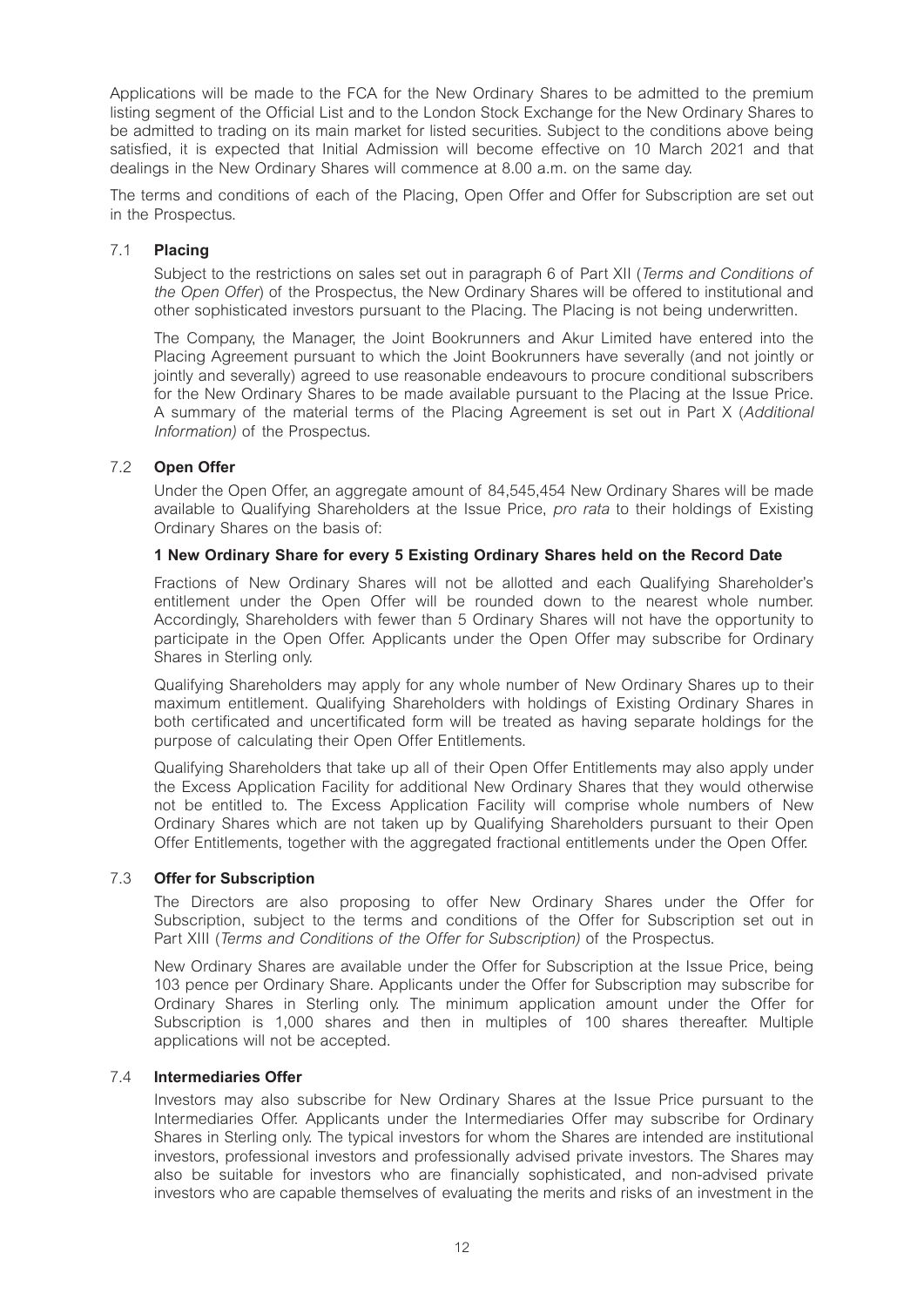Company and who have sufficient resources both to invest in potentially illiquid securities and to be able to bear any losses (which may equal the whole amount invested) that may result from the investment. Such investors must be located in the United Kingdom, the Channel Islands or the Isle of Man.

#### 7.5 **Basis of Allocation Under the Issue**

Subject to the passing of the Resolutions, the Directors have reserved the ability, in consultation with the Joint Bookrunners to increase the size of the Issue through the Placing Programme, with any such increase being announced through a Regulatory Information Service.

The Offer for Subscription and the Intermediaries Offer may be scaled back in favour of the Placing and the Placing may be scaled back in favour of the Offer for Subscription and the Intermediaries Offer in the Directors' discretion (in consultation with the Joint Bookrunners). The Open Offer is being made on a pre-emptive basis to Qualifying Shareholders and is not subject to any scaling back in favour of either the Placing, the Offer for Subscription or the Intermediaries Offer, save that any New Ordinary Shares that are available under the Open Offer and are not taken up by Qualifying Shareholders pursuant to their Open Offer Entitlements and under the Excess Application Facility may be reallocated to the Placing and/or the Offer for Subscription and/or the Intermediaries Offer and made available thereunder. In addition, to the extent that any New Ordinary Shares available under the Placing or Offer for Subscription are not fully subscribed, then such New Ordinary Shares will be available to satisfy applications under the Excess Application Facility, if required. The Directors have the discretion, in consultation with Joint Bookrunners, to determine the basis of allocation within and between the Placing, the Offer for Subscription and the Intermediaries Offer.

#### 7.6 **Dilution**

Qualifying Shareholders who do not take up any of their Open Offer Entitlement and do not otherwise participate in the Issue will be diluted by approximately 28.4 per cent as a consequence of the Issue (assuming 168,000,309 New Ordinary Shares are issued pursuant to the Issue).

Shareholders in Excluded Territories will not be able to participate in the Open Offer and, assuming they do not or are not able to participate in the Issue, will be diluted by approximately 28.4 per cent as a consequence of the Issue (assuming 168,000,309 New Ordinary Shares are issued pursuant to the Issue).

Qualifying Shareholders who take up their full Open Offer Entitlement and do not otherwise participate in the Issue will be diluted by approximately 14.1 per cent as a consequence of the Issue (assuming 168,000,309 New Ordinary Shares are issued pursuant to the Issue).

#### 7.7 **Costs and Expenses of the Issue**

The costs and expenses of the Issue (including commissions) amounting to approximately two per cent of the Gross Issue Proceeds will be met by the Company from the Gross Issue Proceeds. Assuming Gross Issue Proceeds of approximately £173 million are raised pursuant to the Issue, the costs and expenses payable by the Company will be approximately £3.5 million and the Net Issue Proceeds will be approximately £169.6 million.

#### **8. DETAILS OF THE PLACING PROGRAMME**

In addition to the Issue, the Directors intend to implement the Placing Programme to enable the Company to raise additional equity capital in the period from 19 February 2021 to 18 February 2022. It is not anticipated that Subsequent Placings will be underwritten.

The Placing Programme may have a number of closing dates in order to provide the Company with the ability to issue New Shares over the duration of the Placing Programme. New Shares may be issued from 19 February 2021 until the final closing date of 18 February 2022 (or any earlier date on which it is fully subscribed or as may otherwise be agreed by the Company and the Joint Bookrunners), at the discretion of the Directors.

The Directors are seeking authority from Shareholders at the General Meeting to allot up to 300 million Ordinary Shares and/or C Shares in aggregate pursuant to the Placing Programme without having to first offer those New Shares to existing Shareholders. New Shares issued pursuant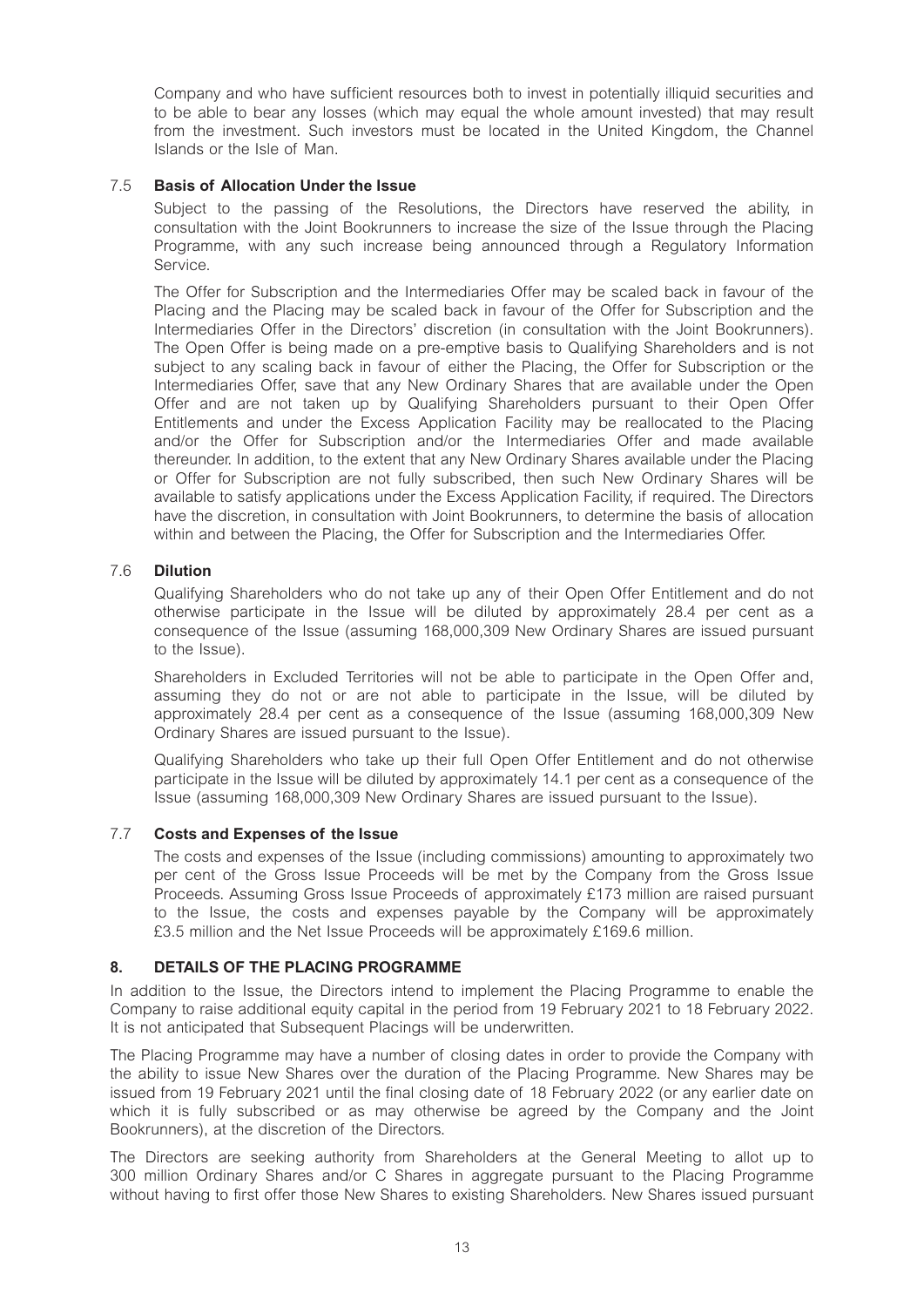to the Placing Programme may be Ordinary Shares and/or C Shares. The actual number of Ordinary Shares and/or C Shares to be issued pursuant to the Placing Programme is not known as at the date of this Circular. The size and frequency of any Subsequent Placing will be determined at the discretion of the Directors (in consultation with the Manager and the Joint Bookrunners). Details of any Subsequent Placing pursuant to the Placing Programme, including the number and class of New Shares and the relevant Placing Programme Price, will be notified by the Company via a Regulatory Information Service prior to each Subsequent Admission. The number of New Shares available under the Placing Programme is intended to be flexible and should not be taken as an indication of the number of Ordinary Shares and/or C Shares finally to be issued.

Applications will be made to the FCA for all the New Shares to be issued pursuant to the Placing Programme to be admitted to the premium listing segment of the Official List and to the London Stock Exchange for such New Shares to be admitted to trading on its main market for listed securities. It is expected that Subsequent Admissions pursuant to Subsequent Placings will become effective and that dealings in the New Shares will commence not later than 8.00 a.m. on 18 February 2022. New Shares will be issued in registered form and may be held in either certificated or uncertificated form.

The terms and conditions of the Placing Programme are set out in the Prospectus.

#### 8.1 **CONDITIONS**

Each Subsequent Placing under the Placing Programme is conditional, *inter alia*, on:

- <sup>l</sup> the Placing Programme Resolutions having been passed by Shareholders at the General Meeting;
- <sup>l</sup> the Placing Programme Price being agreed between the Company, the Manager and the Joint Bookrunners;
- <sup>l</sup> Subsequent Admission of the Shares issued pursuant to each Subsequent Placing becoming effective by 8.00 a.m. on such date as may be agreed between the Company, the Manager and the Joint Bookrunners;
- <sup>l</sup> the Placing Agreement having become unconditional in all respects, save for the condition relating to Subsequent Admission of the relevant Shares, and not having been terminated in accordance with its terms before Subsequent Admission of the relevant Shares occurs; and
- a valid supplementary prospectus being published by the Company if required by the Prospectus Regulation Rules.

In circumstances where these conditions are not fully met, the relevant Subsequent Placing pursuant to the Placing Programme will not proceed. There is no minimum amount required to be raised under a Subsequent Placing in order for a Subsequent Placing pursuant to the Placing Programme to proceed.

The Directors will consider the potential impact of any Subsequent Placings under the Placing Programme on the payment of dividends to Shareholders, and intend to ensure that it will not result in any material dilution of the dividends per Ordinary Share that the Company may be able to pay.

Any Ordinary Shares issued pursuant to the Placing Programme will rank *pari passu* with the Ordinary Shares then in issue (save for any dividends or other distributions declared, made or paid on the Ordinary Shares by reference to a record date prior to the allotment of the relevant Ordinary Shares). The Ordinary Shares will be issued in registered form. Any C Shares issued pursuant to the Placing Programme will rank *pari passu* with any C Shares of the same class then in issue. The C Shares will be issued in registered form.

#### 8.2 **Allocations and Scale Back**

Allocation of New Shares under a Subsequent Placing will be determined by the Company (in consultation with the Joint Bookrunners and the Manager) and there is no obligation for such New Shares to be allocated proportionally. There is no minimum subscription amount under a Subsequent Placing. In the event that commitments under a Subsequent Placing exceed the maximum number of New Shares available at the time of such Subsequent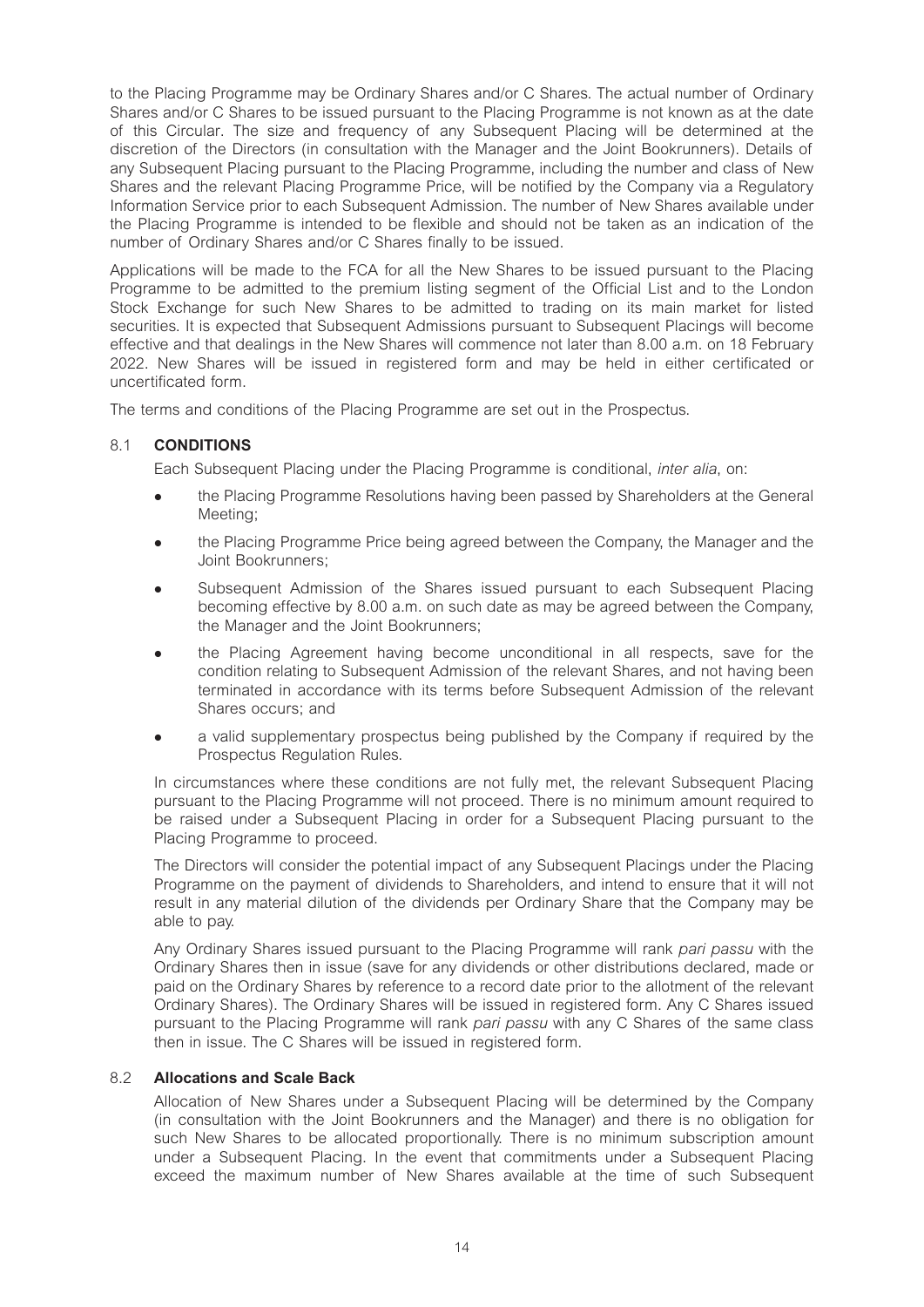Placing, applications under such Subsequent Placing will be scaled back at the discretion of the Company (in consultation with the Joint Bookrunners and the Manager).

#### 8.3 **The Placing Programme Price**

Subject to the requirements of the Listing Rules, the minimum price at which Ordinary Shares will be issued pursuant to the Placing Programme, which will be in Sterling or Euro, will be the prevailing Basic Net Asset Value per Ordinary Share at the time of issue. In determining the Placing Programme Price, the Directors will take into consideration, *inter alia*, the prevailing market conditions at the time.

The issue price of any C Shares issued pursuant to the Placing Programme will be 100 pence per C Share or such other Placing Programme Price as may be notified through a Regulatory Information Service.

#### 8.4 **Dilution**

If 300 million New Shares were to be issued pursuant to Subsequent Placings (being the maximum number of New Shares that the Directors will be authorised to issue under the Placing Programme), and assuming the Issue had been subscribed as to 168,000,309 Ordinary Shares, a Shareholder who did not, or was not able to, participate in the Issue and in any of the Subsequent Placings will be diluted by approximately 52.5 per cent as a consequence of the Issue and the Placing Programme.

Qualifying Shareholders who take up their full Open Offer Entitlement and do not otherwise participate in the Issue and do not participate in any Subsequent Placings will be diluted by approximately 43 per cent as a consequence of the Issue and the Placing Programme (assuming 168,000,309 New Ordinary Shares are issued pursuant to the Issue and 300 million New Shares are issued pursuant to the Placing Programme).

#### 8.5 **Costs and expenses of the Placing Programme**

The commissions and other estimated fees and expenses of a Subsequent Placing are expected to be borne by the Company from the proceeds of the relevant Subsequent Placing. It is expected that the costs and expenses incurred in connection with a Subsequent Placing (including commissions) to be borne by the Company will not exceed two per cent of the proceeds of the relevant Subsequent Placing.

#### **9. OVERSEAS SHAREHOLDERS**

The attention of persons resident outside the United Kingdom is drawn to the notices to investors set out in Part XII (*Terms and Conditions of the Open Offer)* and paragraph 6 entitled "*Overseas Shareholders*" of Part XII (*Terms and Conditions of the Open Offer)* of the Prospectus, which sets out restrictions on the holding of New Shares by such persons in certain jurisdictions. The Company reserves the right to treat as invalid any agreement to subscribe for New Shares under the Issue and/or the Placing Programme if it appears to the Company or its agents to have been entered into in a manner that may involve a breach of the securities legislation of any jurisdiction.

#### **10. GENERAL MEETING**

A notice convening the General Meeting to be held at 3rd Floor, 6 Duke Street, St James's, London SW1Y 6BN on 8 March 2021 at 11 a.m is set out at the end of this Circular. A Form of Proxy to be used in connection with the General Meeting is also enclosed.

#### 10.1 **The Resolutions**

In summary, the Resolutions seek the approval of Shareholders to:

- (a) *Resolution 1:* authorise the Directors to allot shares in the Company up to an aggregate nominal value of  $\epsilon$ 1,680,003.09 (representing approximately 39.7 per cent. of the existing issued Ordinary Share capital) pursuant to the Issue, such authority shall expire on 31 March 2021. This authority would be in addition to the authority to allot Ordinary Shares which was given to the Board at the annual general meeting of the Company held on 9 February 2021;
- (b) *Resolution 2:* authorise the Directors to allot shares in the Company up to an aggregate nominal value of €3 million (representing approximately 70.9 per cent. of the existing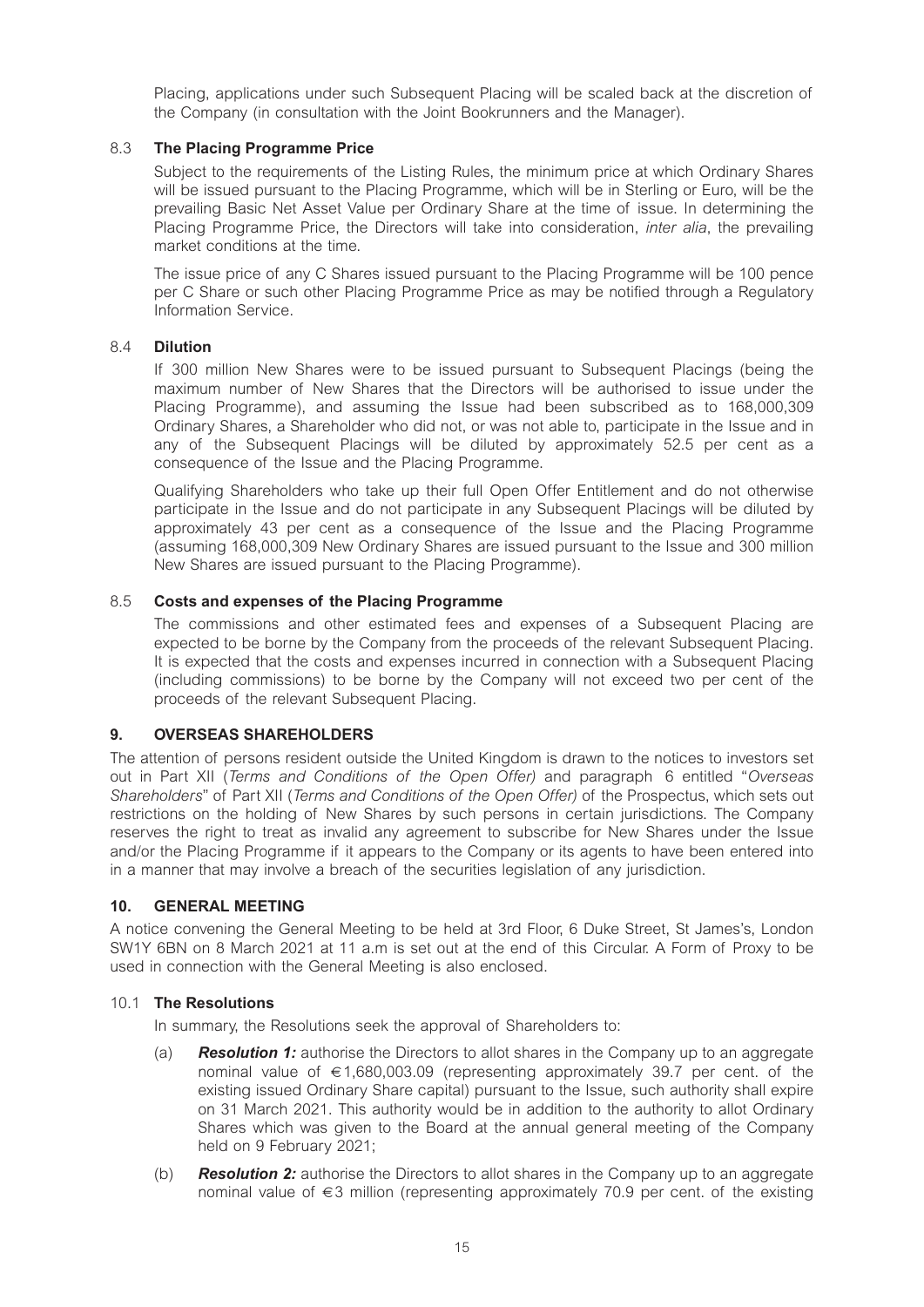issued Ordinary Share capital) pursuant to the Placing Programme, such authority shall expire on 18 February 2022. This authority would be in addition to the authority in Resolution 1 and to the authority to allot Ordinary Shares which was given to the Board at the annual general meeting of the Company held on 9 February 2021;

- (c) *Resolution 3:* disapply pre-emption rights otherwise applicable to the allotment of shares in the Company pursuant to Resolution 1 above, such authority shall expire on 31 March 2021;
- (d) *Resolution 4:* disapply pre-emption rights otherwise applicable to the allotment of shares in the Company pursuant to Resolution 2 above, such authority shall expire on 18 February 2022.

Please note that this is not the full text of the Resolutions and you should read this summary in conjunction with the Resolutions set out in the notice of General Meeting at the end of this Circular.

Resolutions 1 and 2 will be proposed as ordinary resolutions. Resolutions 3 and 4 will be proposed as special resolutions. An ordinary resolution requires a simple majority of Shareholders entitled to vote and present in person or by proxy to vote in favour in order for it to be passed. A special resolution requires a majority of at least 75 per cent. of Shareholders entitled to vote and present in person or by proxy to vote in favour in order for it to be passed.

The Issue is conditional on the Issue Resolutions being passed and on other conditions being satisfied, as set out in paragraph 7 of this Part 1 (*Letter from the Chairman*). Subsequent Placings under the Placing Programme are conditional on the Placing Programme Resolutions being passed and on certain other conditions being satisfied, as set out in paragraph 8.1 of this Part 1 (*Letter from the Chairman*).

#### 10.2 **Arrangements for the General Meeting**

As a result of the United Kingdom Government's current guidance on social distancing and prohibition on non-essential travel and public gatherings due to the COVID-19 pandemic, the General Meeting will be held as a closed meeting and Shareholders will not be permitted to attend the General Meeting.

The General Meeting will be convened in accordance with the Company's Articles of Association and in line with UK Government guidance. We will arrange for the minimum necessary quorum to be in attendance so that the meeting is able to conduct its business. Therefore, Shareholders are encouraged to vote via proxy as soon as possible, and where possible, vote by proxy online, electing the chair of the General Meeting as proxy rather than a named person. Anyone seeking to attend the General Meeting in person (beyond the two persons designated by the Board as being necessary to form a quorum) will be refused entry.

Shareholders wishing to vote on the Resolutions are therefore requested to submit their votes in advance by proxy using one of the following options:

- casting their proxy vote online at www.investorcentre.co.uk/eproxy (further details can be found in the Form of Proxy);
- completing and returning by post the Form of Proxy accompanying this Circular;
- via the CREST system if you hold Ordinary Shares in CREST; or
- via the Proxymity platform if you are an institutional investor.

If you hold your Ordinary Shares through a nominee service, please contact the nominee service provider regarding the process for appointing a proxy.

Shareholders may submit questions to the Board concerning the Resolutions in advance of the General Meeting by emailing such questions to the Company Secretary at euroboxcosec@tritax.co.uk by no later than 5.30 p.m. on 4 March 2021. Questions will be answered ahead of the General Meeting. Further, the Company intends to provide a telephone facility in order for Shareholders to listen to the proceedings at the General Meeting remotely. You can dial into the General Meeting using the following conference call details Tel: +44 203 936 2999; Pin: 413716. Shareholders will not be able to use this facility to vote or ask questions.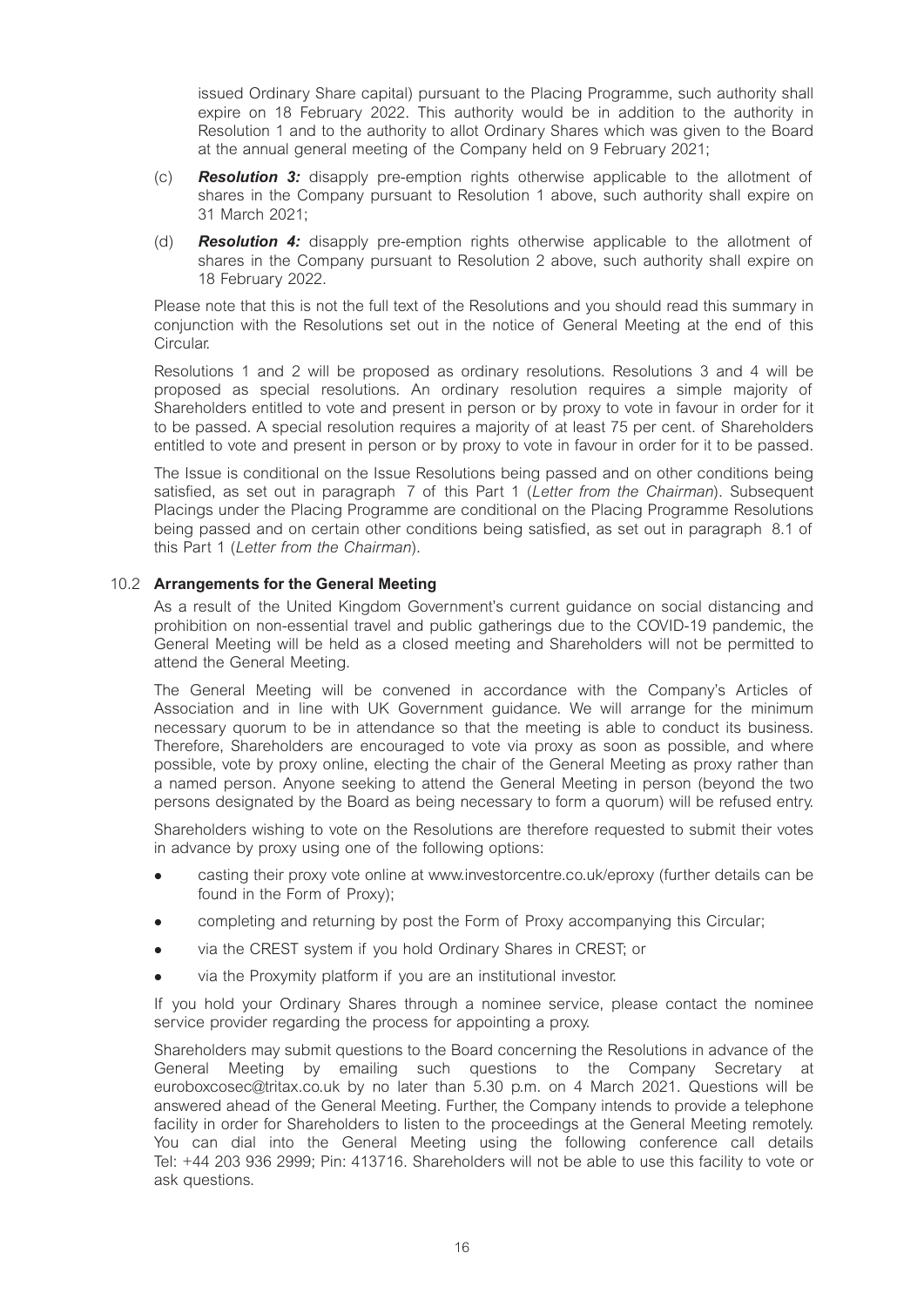The Board is taking the above measures to safeguard the health and safety of Shareholders, the Company's other stakeholders and the wider community. The situation is constantly evolving and the Company is closely monitoring developments relating to the COVID-19 pandemic during this period, including the related guidance and prohibitions on public gatherings. Circumstances may result in it being necessary to make further alternative arrangements for the General Meeting. Any changes to the arrangements for the General Meeting will be communicated to Shareholders via the Company's website at www.tritaxeurobox.co.uk and, where appropriate, by a Regulatory Information Service announcement.

#### **11. ACTION TO BE TAKEN**

#### 11.1 **Voting at the General Meeting**

As noted in paragraph 10.2 of this Part 1 (*Letter from the Chairman*), Shareholders are encouraged to vote via proxy as soon as possible, and where possible, vote by proxy online, electing the chair of the General Meeting as proxy rather than a named person, as they will not be permitted to attend the General Meeting.

To be valid, proxy appointments or instructions must be received by no later than 5.30 p.m. on 4 March 2021.

Voting on each of the Resolutions will be conducted by way of a poll rather than a show of hands. This reflects current best practice and ensures Shareholders who are not able to attend the General Meeting have their votes fully taken into account. The results of the General Meeting will be announced via a Regulatory Information Service announcement and on the Company's website (www.tritaxeurobox.co.uk) as soon as practicable following the General Meeting.

#### (a) *Form of Proxy*

Shareholders will find enclosed with this Circular a personalised Form of Proxy for use at the General Meeting.

Shareholders are asked to complete and return the Form of Proxy in accordance with the instructions printed thereon to the Registrar, Computershare Investor Services PLC, The Pavilions, Bridgwater Road, Bristol, BS99 6AH, as soon as possible, and in any event, so as to be received by no later than 5.30 p.m. on 4 March 2021.

#### (b) *Electronic Proxy Voting*

Shareholders may also submit their proxy vote online at www.investorcentre.co.uk/eproxy using the Control Number, Shareholder Reference Number and PIN on the Form of Proxy accompanying this Circular. Proxy appointments or instructions sent electronically should be sent as soon as possible, and in any event, so as to be received by no later than 5.30 p.m. on 4 March 2021.

#### (c) *CREST Electronic Voting*

CREST members who wish to appoint a proxy or proxies through the CREST electronic proxy appointment service may do so for the General Meeting by using the procedures described in the CREST Manual. CREST personal members or other CREST sponsored members, and those CREST members who have appointed a voting service provider(s), should refer to their CREST sponsor or voting service provider(s), who will be able to take the appropriate action on their behalf.

CREST members wishing to appoint one or more proxies or to give an instruction to a proxy (whether previously appointed or otherwise) via the CREST system must ensure that, in order for such CREST appointment or instruction to be effective, it is received by the Company's agent, Computershare Investor Services PLC (Participant ID number 3RA50) no later than 5.30 p.m. on 4 March 2021, together with any power of attorney or other authority under which it is sent. For this purpose, the time of receipt will be taken to be the time (as determined by the timestamp generated by the CREST system) from which Computershare Investor Services PLC is able to retrieve the message. The Company may treat as invalid a proxy appointment sent by CREST in the circumstances set out in Regulation 35(5)(a) of the Uncertificated Securities Regulations 2001.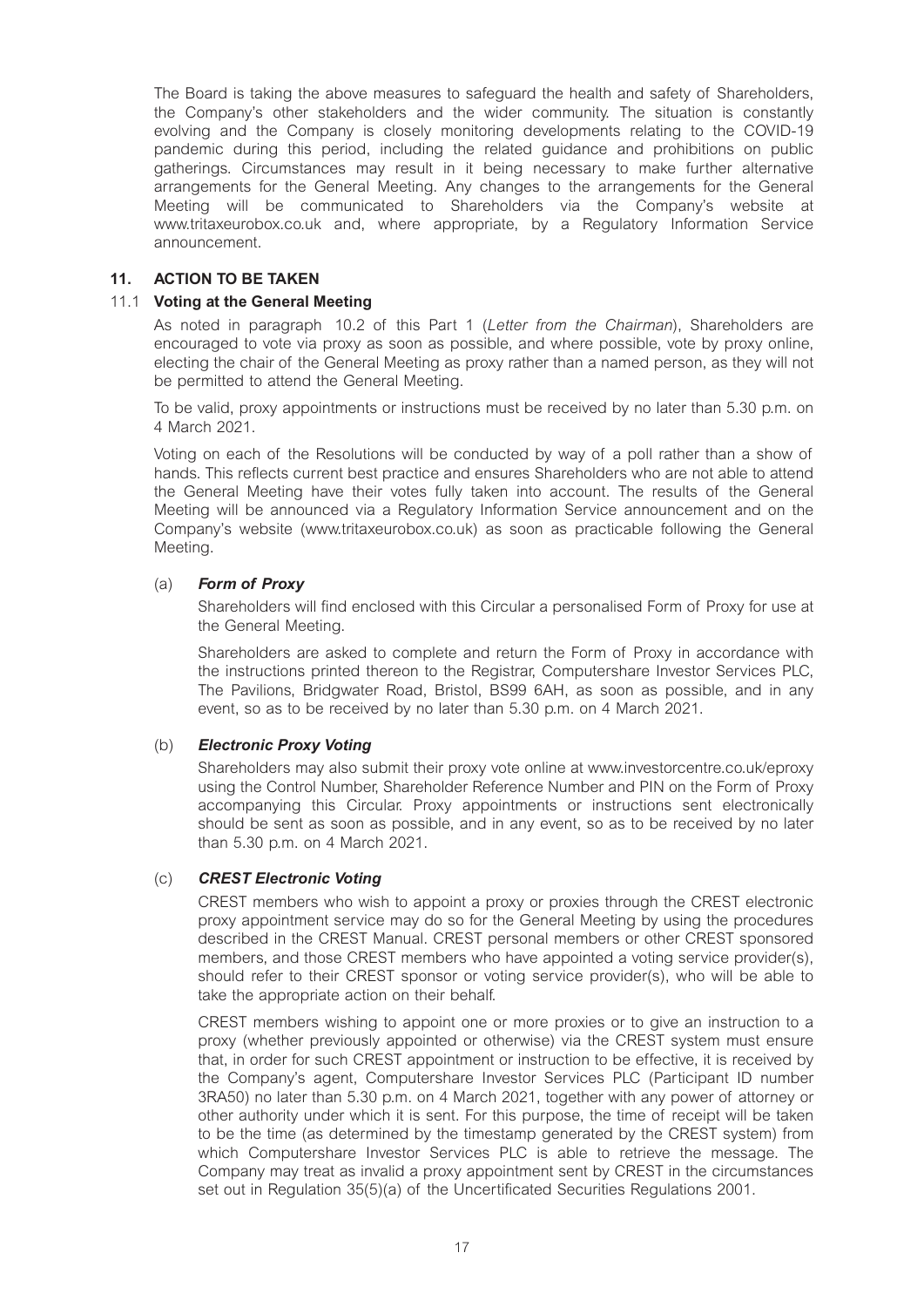#### (d) *Proxymity Platform*

If you are an institutional investor you may be able to appoint a proxy electronically via the Proxymity platform, a process which has been agreed by the Company and approved by the Registrar. For further information regarding Proxymity, please go to www.proxymity.io. Your proxy must be lodged by 5.30 p.m. on 4 March 2021 in order to be considered valid. Before you can appoint a proxy via this process you will need to have agreed to Proxymity's associated terms and conditions. It is important that you read these carefully as you will be bound by them and they will govern the electronic appointment of your proxy.

#### **12. RISKS ASSOCIATED WITH THE PROPOSALS**

Risk factors relating to an investment in the Company are set out in the Prospectus. An explanation of potential dilution of proportionate ownership and voting interests for existing Shareholders as a consequence of the proposals described in this Circular is contained in paragraphs 4.2 and 5.4 of this Part 1 (*Letter from the Chairman*).

#### **13. RECOMMENDATION**

The Board considers the Resolutions to be in the best interests of the Company and Shareholders as a whole. Accordingly, the Board recommends that the Shareholders vote in favour of the Resolutions to be proposed at the General Meeting. The Directors intend to vote in favour of the Resolutions in respect of their own beneficial holdings of Ordinary Shares, amounting to 340,750 Ordinary Shares in aggregate (representing approximately 0.081 per cent. of the issued share capital of the Company as at the Latest Practicable Date).

Yours faithfully.

**Robert Orr**  *Chairman* 

For and on behalf of **Tritax EuroBox plc**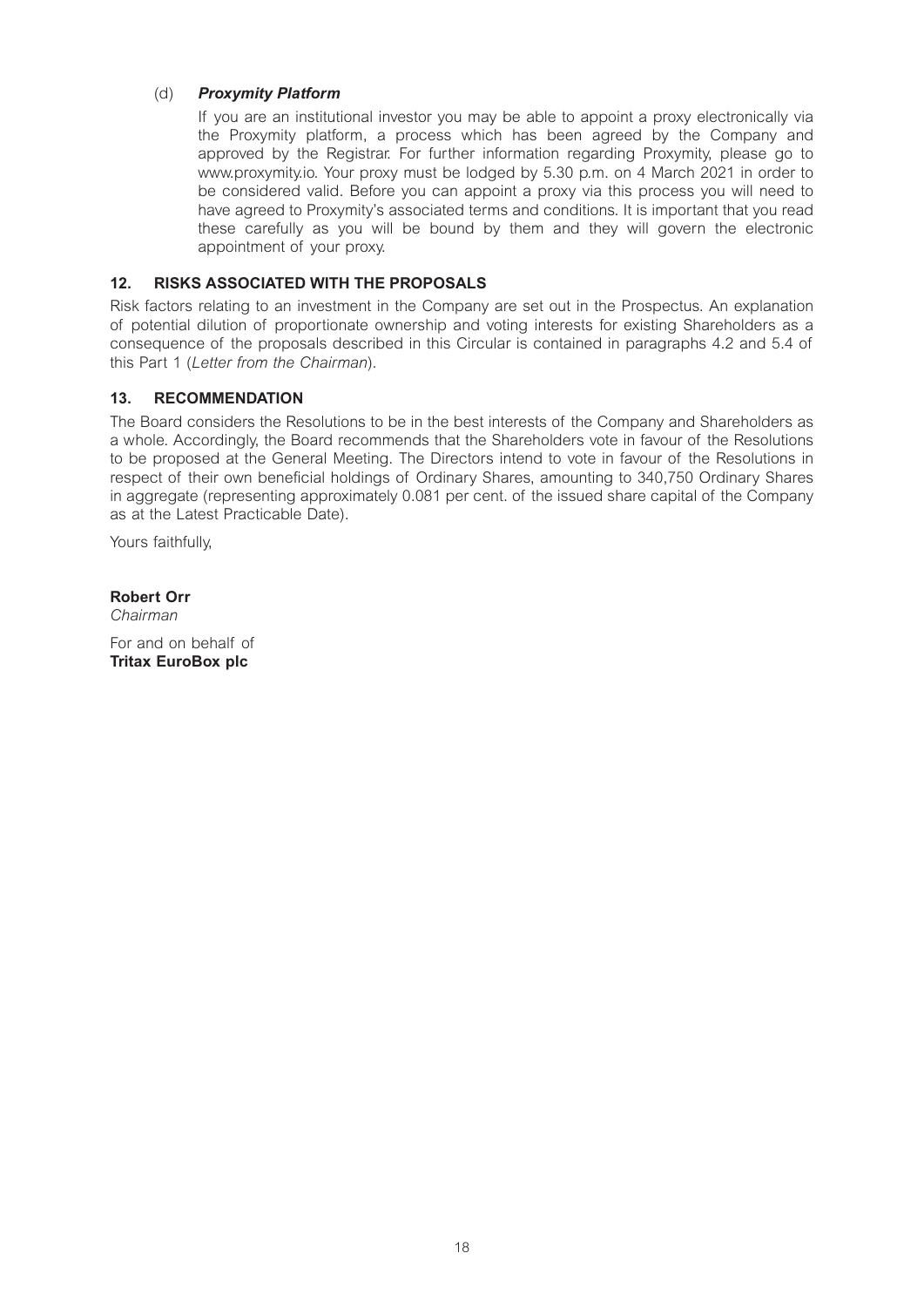#### **PART 2**

# **DEFINITIONS AND GLOSSARY**

The following definitions will apply throughout this Circular unless the context otherwise requires.

| "Articles of Association" or<br>"Articles"                        | the articles of association of the Company, in force from time to<br>time;                                                                                                                                                                               |
|-------------------------------------------------------------------|----------------------------------------------------------------------------------------------------------------------------------------------------------------------------------------------------------------------------------------------------------|
| "Basic NAV" or<br>"Basic Net Asset Value"                         | the value, as at any date, of the assets of the Company after<br>deduction of all liabilities determined in accordance with the<br>accounting policies adopted by the Company from time to<br>time;                                                      |
| "Board" or "Directors"                                            | the directors of the Company as at the date of this Circular,<br>being Robert Orr, Taco de Groot, Keith Mansfield and Eva-Lotta<br>Sjöstedt;                                                                                                             |
| "C Shares"                                                        | C shares of $\epsilon$ 0.10 each in the capital of the Company;                                                                                                                                                                                          |
| "certificated" or "certificated form" not in uncertificated form; |                                                                                                                                                                                                                                                          |
| "Circular"                                                        | this circular dated 19 February 2021;                                                                                                                                                                                                                    |
| "Company"                                                         | Tritax EuroBox plc, a company incorporated under the<br>Companies Act 2006 with company number 11367705;                                                                                                                                                 |
| "Company Secretary"                                               | Tritax Management LLP;                                                                                                                                                                                                                                   |
| "CREST"                                                           | the facilities and procedures for the time being of the relevant<br>system of which Euroclear has been approved as "Operator"<br>pursuant to the CREST Regulations;                                                                                      |
| "CREST Proxy Instruction"                                         | a proxy appointment or instruction made using CREST;                                                                                                                                                                                                     |
| "CREST Regulations"                                               | UK Uncertificated<br>Securities<br>2001<br>the<br>Regulations<br>(SI 2001/3755), as amended;                                                                                                                                                             |
| "Disclosure Guidance and<br><b>Transparency Rules"</b>            | the disclosure guidance and the transparency rules made<br>under Part VI of FSMA;                                                                                                                                                                        |
| "EPRA"                                                            | European Public Real Estate Association;                                                                                                                                                                                                                 |
| "EPRA Net Disposal Value"                                         | the value of net assets representing the shareholders' value<br>under a disposal scenario, where deferred tax, financial<br>instruments and certain other adjustments are calculated to the<br>full extent of their liability, net of any resulting tax; |
| "EPRA Net Tangible Assets"                                        | the Basic Net Asset Value adjusted to remove the fair values of<br>financial instruments and deferred taxes and excludes<br>transaction costs;                                                                                                           |
| "EPRA NRV"                                                        | the Basic Net Asset Value adjusted for mark-to-market<br>valuation of derivatives, deferred tax and transaction costs;                                                                                                                                   |
| "Euroclear"                                                       | Euroclear UK & Ireland Limited;                                                                                                                                                                                                                          |
| "Excess Application Facility"                                     | the facility for Qualifying Shareholders to apply for Excess<br>Shares in excess of their Open Offer Entitlements;                                                                                                                                       |
| "Excess Shares"                                                   | New Ordinary Shares which may be applied for by Qualifying<br>Shareholders in addition to their Open Offer Entitlements under<br>the Excess Application Facility;                                                                                        |
| "Excluded Shareholder"                                            | Shareholders with a registered address in, or who are located<br>in, one of the Excluded Territories;                                                                                                                                                    |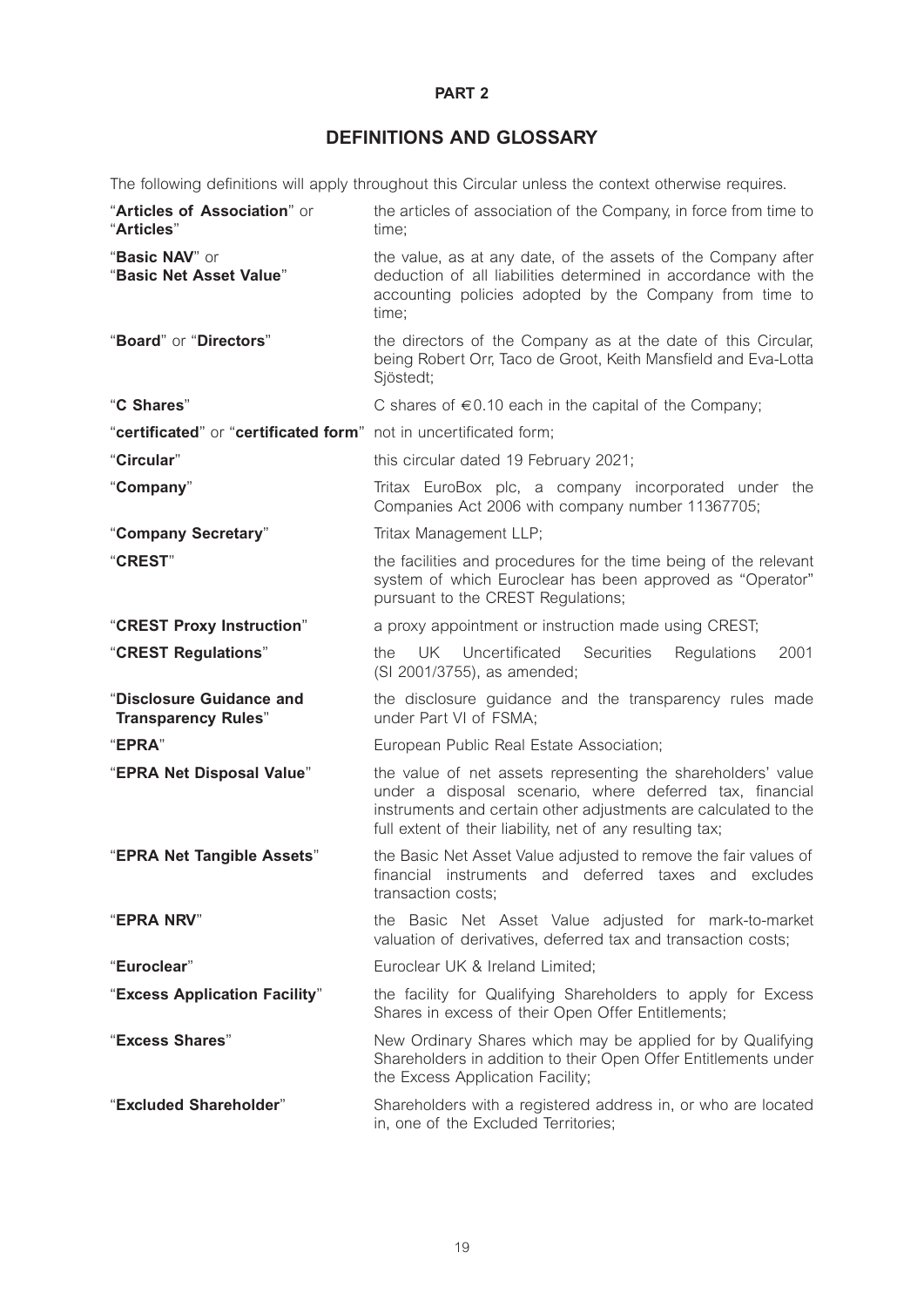| "Excluded Territories"               | the United States, Canada, Australia, Japan, New Zealand,<br>Switzerland and the Republic of South Africa and any other<br>jurisdiction where the extension or availability of the Issue<br>would breach any applicable law;                                     |
|--------------------------------------|------------------------------------------------------------------------------------------------------------------------------------------------------------------------------------------------------------------------------------------------------------------|
| "Existing Ordinary Share"            | Ordinary Shares existing at the Record Date;                                                                                                                                                                                                                     |
| "FCA"                                | the UK Financial Conduct Authority (or its successor bodies);                                                                                                                                                                                                    |
| "First Lodz Asset"                   | the logistics facility at Strykow, Lodz acquired by the Company<br>on 12 April 2019;                                                                                                                                                                             |
| "FSMA"                               | the UK Financial Services and Markets Act 2000, as amended;                                                                                                                                                                                                      |
| "Form of Proxy"                      | the form of proxy accompanying this Circular for use by<br>Shareholders at the General Meeting;                                                                                                                                                                  |
| "General Meeting"                    | the general meeting of the Company to be held at 3rd Floor,<br>6 Duke Street, St James's, London SW1Y 6BN on 8 March 2021<br>at 11 a.m.;                                                                                                                         |
| "Gross Issue Proceeds"               | the gross proceeds of the Issue;                                                                                                                                                                                                                                 |
| "Group"                              | the Company and its subsidiary undertakings from time to<br>time;                                                                                                                                                                                                |
| "Initial Admission"                  | admission of the New Ordinary Shares to the premium listing<br>segment of the Official List and to trading on the Main Market<br>becoming effective in accordance with the LSE Admission<br>Standards;                                                           |
| "Intermediaries"                     | the intermediaries listed in the Prospectus, together with any<br>other intermediary (if any) that is appointed by the Company in<br>connection with the Intermediaries Offer after the date of the<br>Prospectus and "Intermediary" shall mean any one of them; |
| "Intermediaries Offer"               | the offer of Ordinary Shares by the Intermediaries to retail<br>investors in the UK, the Channel Islands and the Isle of Man;                                                                                                                                    |
| "Investment Management<br>Agreement" | the investment management agreement dated 14 June 2018<br>and amended on 27 November 2019 and 19 February 2021<br>between the Manager and the Company under which it is<br>appointed as the Manager of the Company;                                              |
| "Investment Policy"                  | the investment policy of the Company as set out in paragraph<br>3 of Part II (Information on the Group) of the Prospectus;                                                                                                                                       |
| "Investment Portfolio"               | the Group's property portfolio as described in Part III (Current<br>Portfolio) of the Prospectus, or such other real estate assets<br>acquired by the Group from time to time;                                                                                   |
| " $IPO"$                             | the admission of the share capital of the Company to trading<br>on the Specialist Fund Segment on 14 June 2018;                                                                                                                                                  |
| "Issue"                              | the Placing, Open Offer, the Offer for Subscription and<br>Intermediaries Offer;                                                                                                                                                                                 |
| "Issue Price"                        | 103 pence per Ordinary Share;                                                                                                                                                                                                                                    |
| "Issue Resolutions"                  | Resolutions (1) and (3) as set out in the Notice of General<br>Meeting;                                                                                                                                                                                          |
| "Joint Bookrunners"                  | Jefferies International limited and Van Lanschot Kempen<br>Wealth Management N.V.;                                                                                                                                                                               |
| "Latest Practicable Date"            | 18 February 2021, being the latest practicable date prior to the<br>publication of this Circular;                                                                                                                                                                |
| "Listing Rules"                      | the listing rules made by the FCA under section 73A of FSMA;                                                                                                                                                                                                     |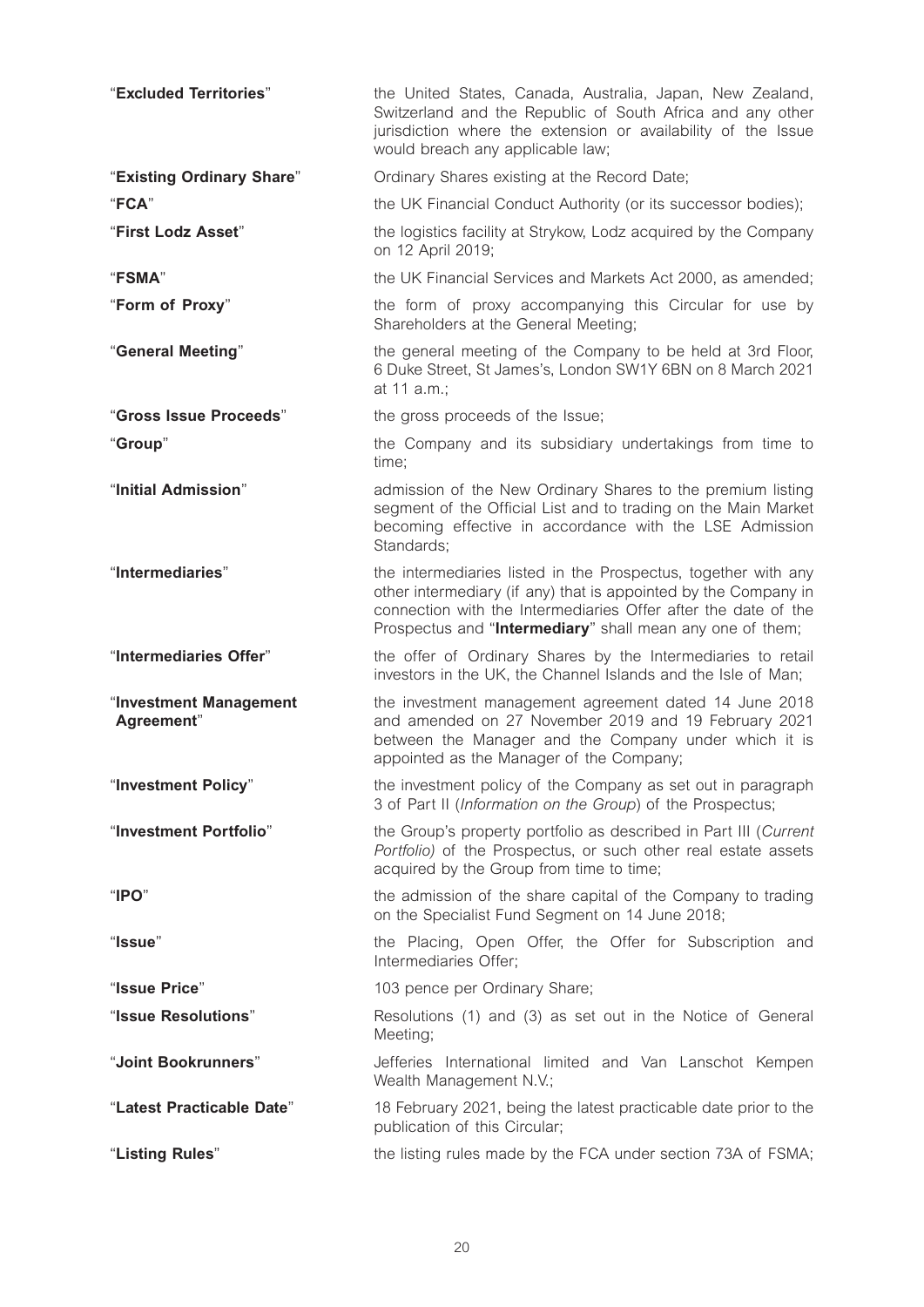| "London Stock Exchange" or<br>"LSE" | London Stock Exchange plc;                                                                                                                                                                                                                                                                                                      |
|-------------------------------------|---------------------------------------------------------------------------------------------------------------------------------------------------------------------------------------------------------------------------------------------------------------------------------------------------------------------------------|
| "LSE Admission Standards"           | the admission and disclosure standards published by the<br>London Stock Exchange;                                                                                                                                                                                                                                               |
| "Main Market"                       | the main market for listed securities of the London Stock<br>Exchange;                                                                                                                                                                                                                                                          |
| "Manager"                           | Tritax Management LLP;                                                                                                                                                                                                                                                                                                          |
| "Net Issue Proceeds"                | the aggregate value at the Issue Price of all of the Ordinary<br>Shares issued pursuant to the Issue less costs and expenses<br>relating to the Issue;                                                                                                                                                                          |
| "New Ordinary Shares"               | the new Ordinary Shares to be issued under the Issue;                                                                                                                                                                                                                                                                           |
| "New Shares"                        | the new Ordinary Shares to be issued under the Issue or the<br>new Ordinary Shares and/or C Shares to be issued under the<br>Placing Programme, or both, as the context may require;                                                                                                                                            |
| "Notice of General Meeting"         | the notice of general meeting set out at the end of this<br>Circular;                                                                                                                                                                                                                                                           |
| "Offer for Subscription"            | the offer for subscription to investors in the UK only of Ordinary<br>Shares at the Issue Price on the terms set out in the<br>Prospectus;                                                                                                                                                                                      |
| "Official List"                     | the list maintained by the FCA pursuant to Part VI of FSMA;                                                                                                                                                                                                                                                                     |
| "Open Offer Application Form"       | the personalised application form on which Qualifying<br>Non-CREST Shareholders may apply for New Ordinary Shares<br>under the Open Offer;                                                                                                                                                                                      |
| "Open Offer Entitlement"            | the entitlement of Qualifying Shareholders to apply for New<br>Ordinary Shares under the Open Offer as set out in Part XII<br>(Terms and Conditions of the Open Offer) of the Prospectus;                                                                                                                                       |
| "Open Offer"                        | the offer to Qualifying Shareholders, constituting an invitation to<br>apply for New Ordinary Shares under the issue, on the terms<br>and subject to the conditions set out in the Prospectus and in<br>the case of Qualifying Non-CREST Shareholders only, the<br>Open Offer Application Form;                                 |
| "Ordinary Shares"                   | ordinary shares of $\epsilon$ 0.01 each in the capital of the Company,<br>having the rights, restrictions and entitlements set out in the<br>Articles;                                                                                                                                                                          |
| "Placing"                           | the conditional placing of Ordinary Shares to eligible investors;                                                                                                                                                                                                                                                               |
| "Placing Agreement"                 | the placing agreement among the Company, the Manager, the<br>Joint Bookrunners and Akur Limited dated 19 February 2021;                                                                                                                                                                                                         |
| "Placing Programme"                 | the proposed programme pursuant to which up to a further<br>300 million Ordinary Shares and/or C Shares may be issued<br>under one<br>more non-pre-emptive<br>subsequent<br>or<br>or<br>placings,<br>as further<br>contemporaneous<br>described<br>in.<br>paragraph 5 of Part 1 (Letter from the Chairman) of this<br>Circular; |
| "Placing Programme Price"           | the price per Share at which new Shares will be issued<br>pursuant to a Subsequent Placing, as further described in<br>paragraph 5.3 of Part 1 (Letter from the Chairman) of this<br>Circular;                                                                                                                                  |
| "Placing Programme Resolutions"     | Resolutions (2) and (4) as set out in the Notice of General<br>Meeting;                                                                                                                                                                                                                                                         |
| "Prospectus"                        | the prospectus published by the Company on 19 February<br>2021 in connection with the Issue and the Placing Programme;                                                                                                                                                                                                          |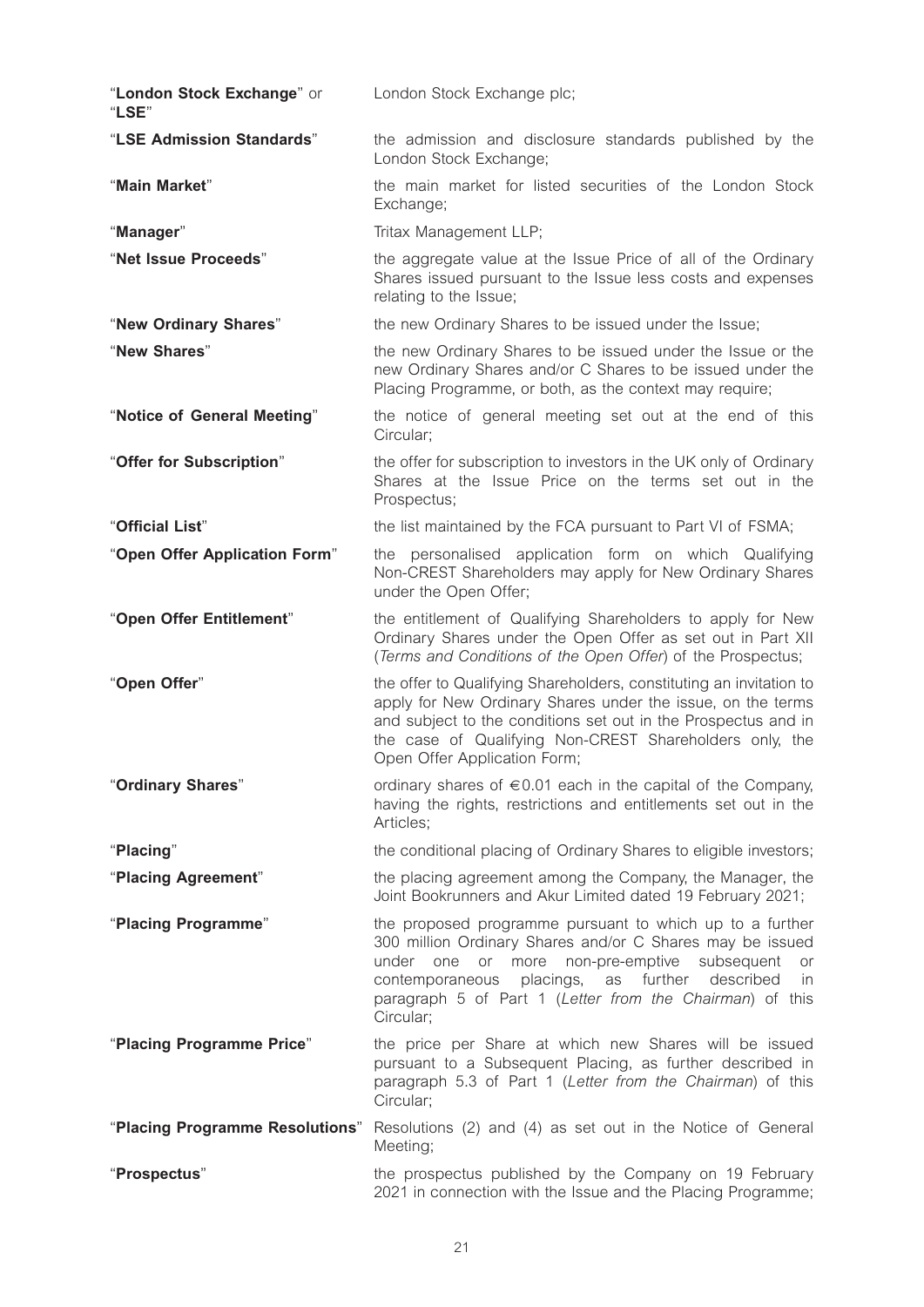| "Prospectus Regulation Rules"          | the prospectus regulation rules of the FCA made under section<br>73A of FSMA;                                                                                                          |
|----------------------------------------|----------------------------------------------------------------------------------------------------------------------------------------------------------------------------------------|
| "Qualifying CREST Shareholders"        | Qualifying Shareholders holding Existing Ordinary Shares in<br>CREST:                                                                                                                  |
| "Qualifying Non-CREST<br>Shareholders" | Qualifying Shareholders holding Existing Ordinary Shares in<br>certificated form;                                                                                                      |
| "Qualifying Shareholders"              | holders of Existing Ordinary Shares on the register of<br>members of the Company at the Record Date other than<br><b>Excluded Shareholders</b>                                         |
| "Record Date"                          | close of business on 17 February 2021;                                                                                                                                                 |
| "Registrar"                            | Computershare Investor Services PLC;                                                                                                                                                   |
| "Regulatory Information Service"       | one of the regulatory information services authorised by the<br>FCA to receive, process and disseminate regulated information<br>from listed companies;                                |
| "Resolutions"                          | the resolutions set out in the Notice of General Meeting;                                                                                                                              |
| "Share"                                | a share in the capital of the Company (of whatever class);                                                                                                                             |
| "Shareholder"                          | the registered holder of a Share;                                                                                                                                                      |
| "Specialist Fund Segment"              | the specialist fund segment of the Main Market of the London<br>Stock Exchange;                                                                                                        |
| "sqm"                                  | square metre or square metres, as the context may require                                                                                                                              |
| "Subsequent Admission"                 | admission of the Ordinary Shares and/or C Shares issued<br>pursuant to the Placing Programme to the premium listing<br>segment of the Official List and to trading on the Main Market; |
| "Subsequent Placing"                   | any placing of Shares pursuant to the Placing Programme;                                                                                                                               |
| "Targeted Countries"                   | Austria, Belgium, Czech Republic, Denmark, Finland, France,<br>Germany, Italy, Luxembourg, the Netherlands, Norway, Poland,<br>Portugal, Slovakia, Spain and Sweden;                   |
| "Total Return"                         | the net shareholder return, being the change in EPRA NRV over<br>the relevant period plus dividends paid;                                                                              |
| "United Kingdom" or "UK"               | the United Kingdom of Great Britain and Northern Ireland;                                                                                                                              |
| "UK MAR"                               | Regulation (EU) No. 596/2014 as it forms part of domestic law<br>by virtue of the European Union (Withdrawal) Act 2018, as<br>amended, and regulations made under that Act;            |
| "US Persons"                           | has the meaning given in Regulation S under the US Securities<br>Act; and                                                                                                              |
| "US Securities Act"                    | the US Securities Act of 1933, as amended.                                                                                                                                             |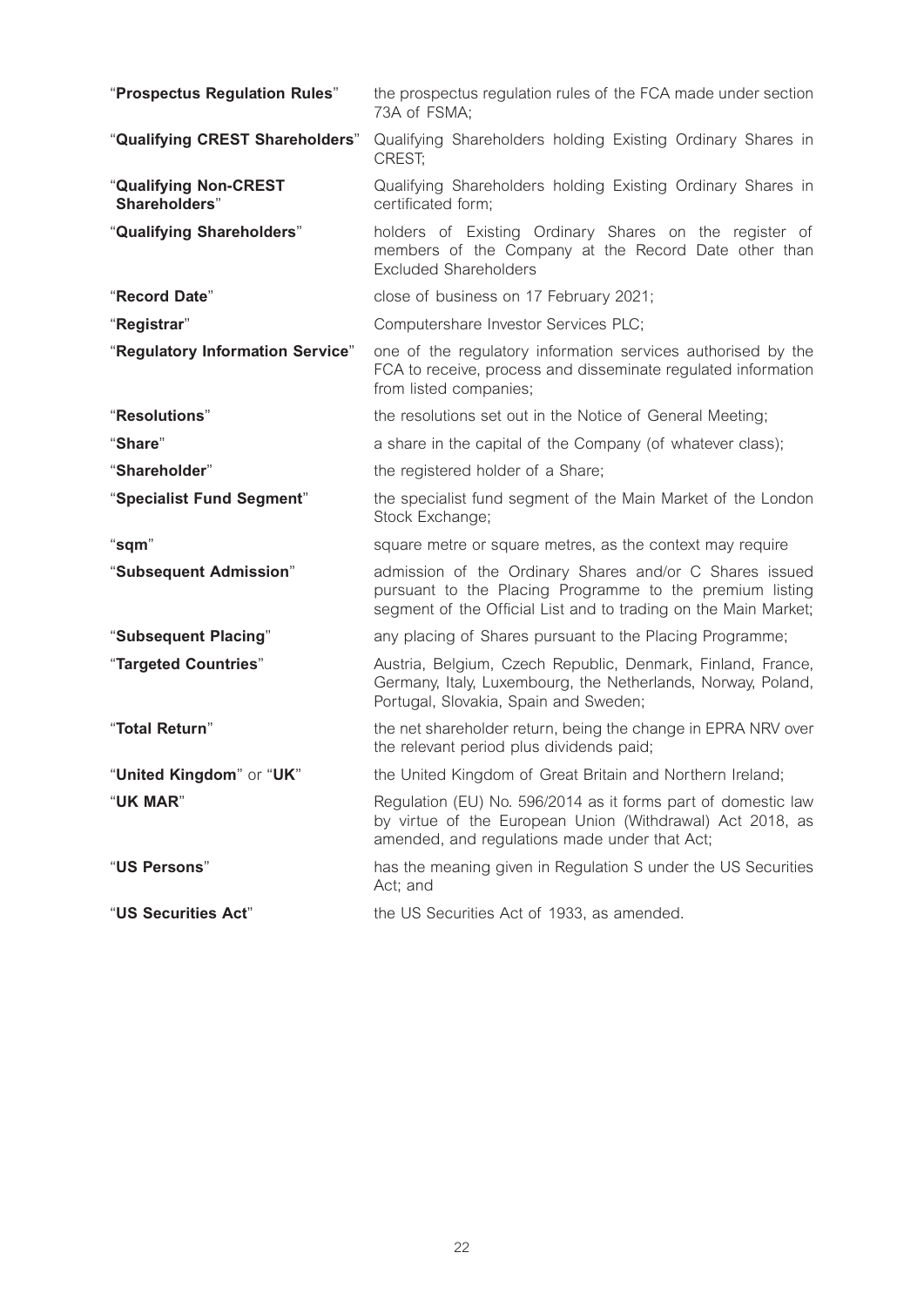# **NOTICE OF GENERAL MEETING**

# **TRITAX EUROBOX PLC**

*(Incorporated in England and Wales under the Companies Act 2006 with company no. 11367705 and an investment company within the meaning of section 833 of the Companies Act 2006)* 

Notice is hereby given that a general meeting of Tritax EuroBox plc (the "**Company**") will be held at 3rd Floor, 6 Duke Street, St James's, London SW1Y 6BN at 11 a.m. on 8 March 2021 for the purposes of considering and, if thought fit, passing the following resolutions, of which Resolutions (1) and (2) will be proposed as ordinary resolutions and Resolutions (3) and (4) will be proposed as special resolutions.

#### **ORDINARY RESOLUTIONS**

- 1. That, in addition to all existing authorities, the directors of the Company be generally and unconditionally authorised for the purposes of section 551 of the Companies Act 2006 (the "**Act**") to exercise all the powers of the Company to allot shares and grant rights to subscribe for, or convert any security into, shares up to an aggregate nominal amount (within the meaning of section 551(3) and (6) of the Act) of  $\in 1,680,003.09$  pursuant to the Issue (as defined in the circular dated 19 February 2021 of which the Notice convening this General Meeting forms part). This authorisation shall expire on 31 March 2021 (save that the Company may before such expiry make an offer or agreement which would or might require shares to be allotted, or rights to be granted, after such expiry and the directors of the Company may allot shares or grant rights to subscribe for or to convert any security into shares, in pursuance of any such offer or agreement as if the authorisations conferred hereby had not expired).
- 2. That, in addition to all existing authorities and any authority granted under Resolution (1) above, the directors of the Company be generally and unconditionally authorised for the purposes of section 551 of the Companies Act 2006 (the "**Act**") to exercise all the powers of the Company to allot shares and grant rights to subscribe for, or convert any security into, shares up to an aggregate nominal amount (within the meaning of section 551(3) and (6) of the Act) of €3,000,000 pursuant to the Placing Programme (as defined in the circular dated 19 February 2021 of which the Notice convening this General Meeting forms part). This authorisation shall expire on 18 February 2022 (save that the Company may before such expiry make an offer or agreement which would or might require shares to be allotted, or rights to be granted, after such expiry and the directors of the Company may allot shares or grant rights to subscribe for or to convert any security into shares, in pursuance of any such offer or agreement as if the authorisations conferred hereby had not expired).

### **SPECIAL RESOLUTIONS**

- 3. That, subject to the passing of Resolution (1) set out in the notice dated 19 February 2021 convening this general meeting and in addition to all existing powers, section 561 of the Companies Act 2006 (the "**Act**") shall not apply to any allotments of equity securities (as defined in section 560 of the Act) of the Company for cash pursuant to the authority conferred by Resolution (1). This power shall expire on 31 March 2021 (save that the Company may before such expiry make any offer or enter into any agreement which would or might require equity securities to be allotted after such expiry and the directors of the Company may allot equity securities in pursuance of any such offer or agreement as if the authorisations conferred hereby had not expired).
- 4. That, subject to the passing of Resolution (2) set out in the notice dated 19 February 2021 convening this general meeting and in addition to all existing powers and any power granted under Resolution (3) above, the directors of the Company be generally and unconditionally empowered for the purposes of section 570 of the Companies Act 2006 (the "**Act**") to allot equity securities (as defined in section 560 of the Act) of the Company for cash pursuant to the authorisation conferred by Resolution (2) as if section 561 of the Act did not apply to any such allotment. This power shall expire at on 18 February 2022 (save that the Company may before such expiry make any offer or enter into any agreement which would or might require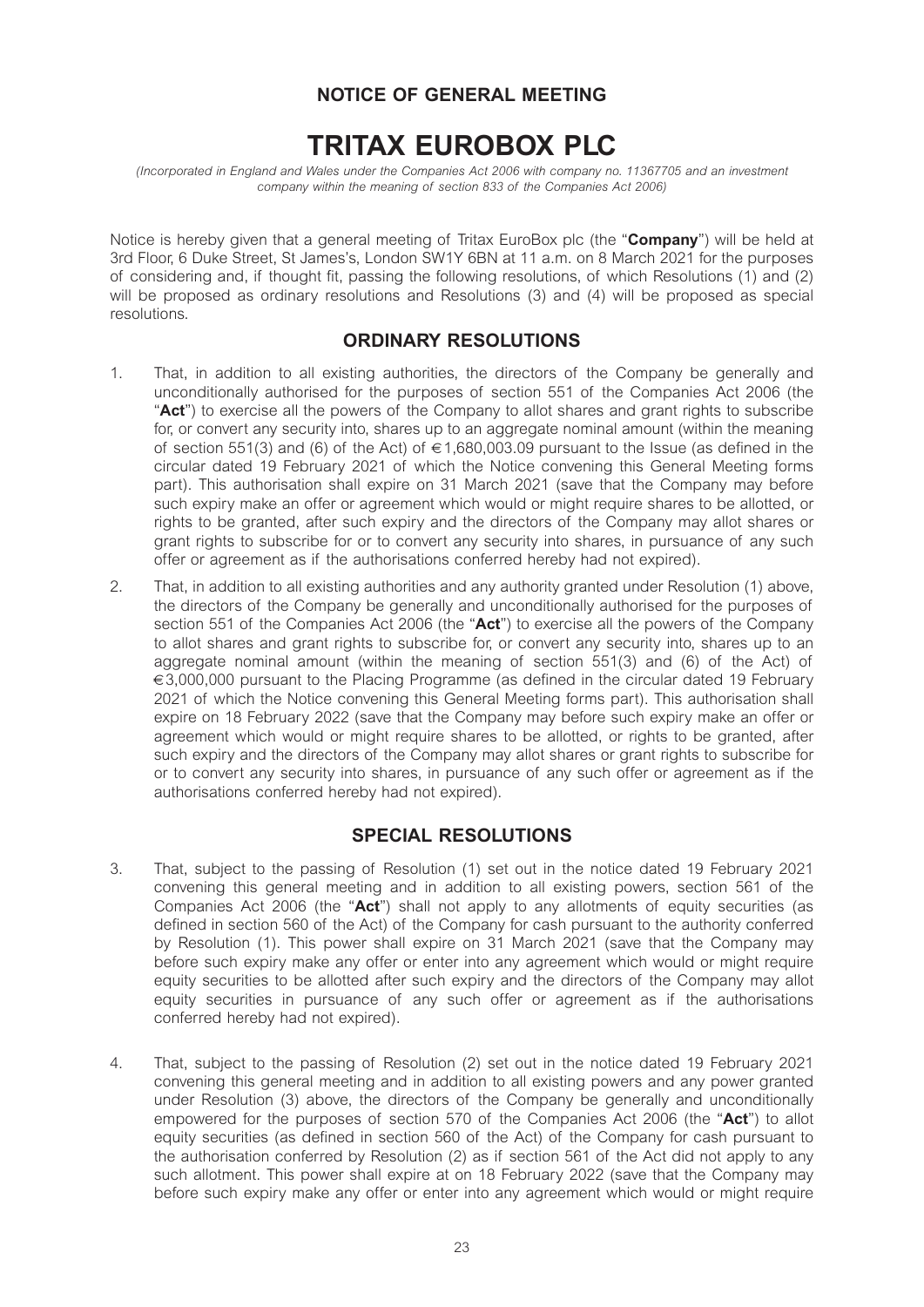equity securities to be allotted after such expiry and the directors of the Company may allot equity securities in pursuance of any such offer or agreement as if the authorisations conferred hereby had not expired).

#### **By order of the Board**

#### **Tritax Management LLP Registered Office:**

Company Secretary 3rd Floor, 19 February 2021 **6 Duke Street,**  St James's, London SW1Y 6BN

Registered in England and Wales No. 11367705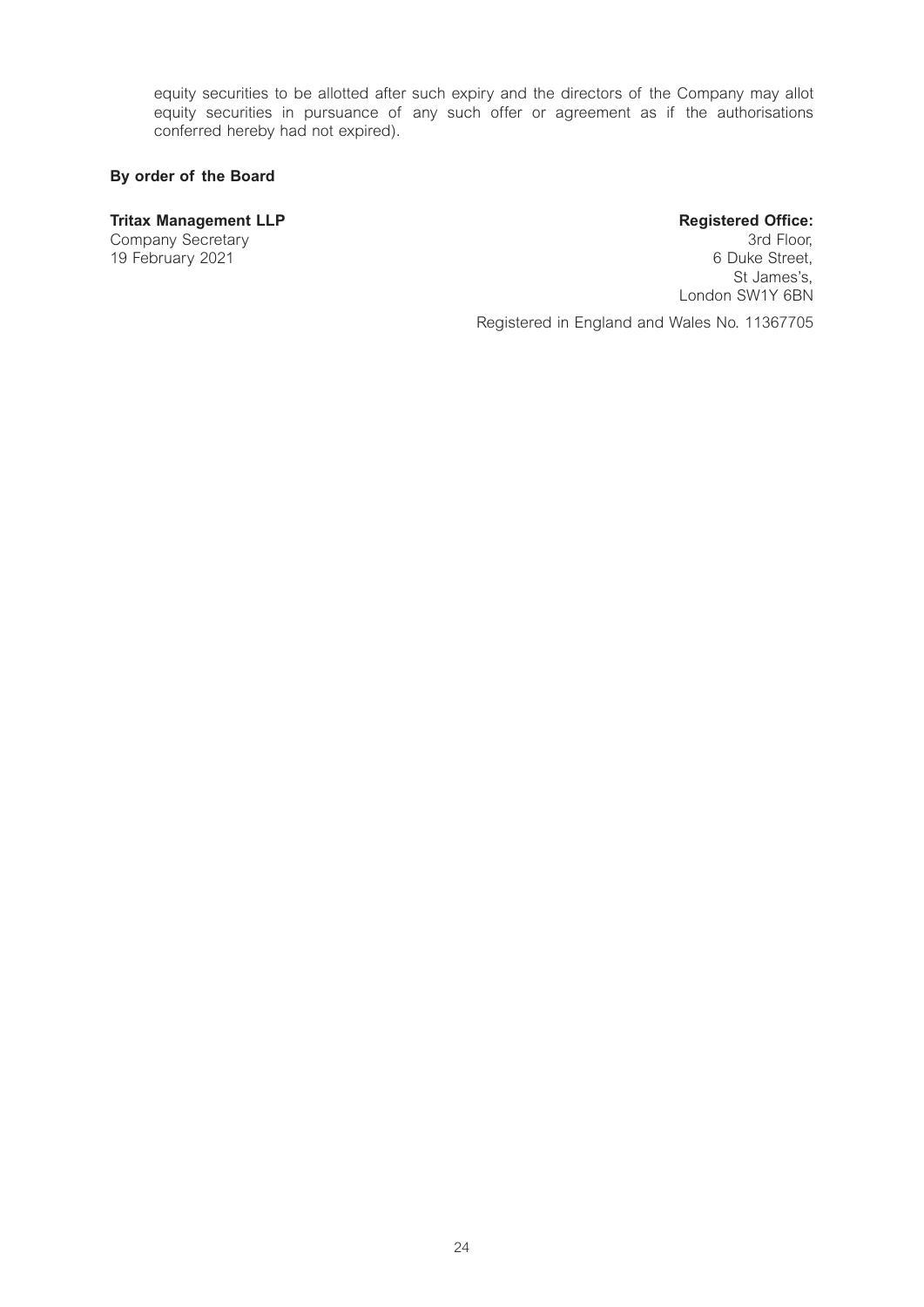#### **Notes:**

- 1. Members are entitled to appoint one or more proxies (who need not be members) to exercise all or any of their rights to vote on their behalf at the General Meeting and at any adjournment of it. As noted in the circular dated 19 February 2021 of which the Notice of this Meeting forms part (the "**Circular**"), the General Meeting will be held as a closed meeting and members are strongly advised to appoint the chair of the General Meeting as their proxy rather than a named individual, as they will be refused entry into the General Meeting. Further information on the appointment of proxies are set out in notes 2 – 6, 8 and 11 below.
- 2. If a proxy appointment is submitted without indicating how the proxy should vote on any resolution, the proxy will have discretion as to whether and, if so, how they vote.
- 3. A proxy form which may be used to make such appointment and give proxy instructions accompanies this notice. If you do not have a proxy form and believe that you should have one, or if you require additional forms, please contact Computershare Investor Services PLC on +44 (0) 370 702 0010.
- 4. Members may also appoint a proxy online at www.investorcentre.co.uk/eproxy (more details can be found in the form of proxy) or, for institutional investors, via the Proxymity platform as described in note 5 below, or for members of CREST, through CREST electronic proxy appointment service as described in note 6 below.
- 5. To be valid any proxy instructions must be received by post by Computershare Investor Services PLC, The Pavilions, Bridgwater Road, Bristol, BS99 6ZY, or electronically at www.investorcentre.co.uk/eproxy, in each case no later than 5.30 p.m. on 4 March 2021, together with, if appropriate, the power of attorney or other authority (if any) under which it is signed or a duly certified copy of that power or authority.

If you are an institutional investor, you may also be able to appoint a proxy electronically via the Proxymity platform, a process which has been agreed by the Company and approved by the Company's registrar, Computershare Investor Services PLC. For further information regarding Proxymity, please go to www.proxymity.io. Your proxy must be lodged by no later than 5.30 p.m. on 4 March 2021 in order to be considered valid. Before you can appoint a proxy via this process you will need to have agreed to Proxymity's associated terms and conditions. It is important that you read these carefully as you will be bound by them and they will govern the electronic appointment of your proxy.

If you are a CREST member, see note 6 below.

6. CREST members who wish to appoint a proxy or proxies through the CREST electronic proxy appointment service may do so for the General Meeting and any adjournment(s) thereof by using the procedures described in the CREST Manual. CREST personal members or other CREST sponsored members, and those CREST members who have appointed a voting service provider(s), should refer to their CREST sponsor or voting service provider(s), who will be able to take the appropriate action on their behalf. Please note the following:

In order for a CREST Proxy Instruction to be valid, the appropriate CREST message must be properly authenticated in accordance with Euroclear UK & Ireland Limited's specifications and must contain the information required for such instructions, as described in the CREST Manual. The message, regardless of whether it constitutes the appointment of a proxy or is an amendment to the instruction given to a previously appointed proxy must, in order to be valid, be transmitted so as to be received by the Company's agent (ID 3RA50) by the latest time(s) for receipt of proxy appointments specified in this notice, being 5.30 p.m. on 4 March 2021. For this purpose, the time of receipt will be taken to be the time (as determined by the timestamp applied to the message by the CREST Application Host) from which the Company's agent is able to retrieve the message by enquiry to CREST in the manner prescribed by CREST. After this time any change of instructions to proxies appointed through CREST should be communicated to the appointee through other means.

CREST members and, where applicable, their CREST sponsors or voting service provider(s) should note that Euroclear UK & Ireland Limited does not make available special procedures in CREST for any particular messages. Normal system timings and limitations will therefore apply in relation to the input of CREST Proxy Instructions. It is the responsibility of the CREST member concerned to take (or, if the CREST member is a CREST personal member or sponsored member or has appointed a voting service provider(s), to procure that his/her CREST sponsor or voting service provider(s) take(s)) such action as shall be necessary to ensure that a message is transmitted by means of the CREST system by any particular time. In this connection, CREST members and, where applicable, their CREST sponsors or voting service provider(s) are referred in particular to those sections of the CREST Manual concerning practical limitations of the CREST system and timings.

The Company may treat as invalid a CREST Proxy Instruction in the circumstances set out in regulation 35(5)(a) of the Uncertificated Securities Regulations 2001.

- 7. Any person to whom this notice is sent who is a person nominated under section 146 of the Companies Act 2006 (the "**Act**") to enjoy information rights (a "**Nominated Person**") may have a right, under an agreement between him/her and the member by whom he/she was nominated, to be appointed (or to have someone else appointed) as a proxy for the General Meeting. If a Nominated Person has no such proxy appointment right or does not wish to exercise it, he/she may have a right, under such an agreement, to give instructions to the member as to the exercise of voting rights. The statement of the above rights of the members in relation to the appointment of proxies does not apply to Nominated Persons. Those rights can only be exercised by members of the Company.
- 8. A vote withheld option is provided on the Form of Proxy to enable you to instruct your proxy not to vote on any particular resolution, however, it should be noted that a vote withheld in this way is not a 'vote' in law and will not be counted in the calculation of the proportion of the votes 'For' and 'Against' a resolution.
- 9. To be entitled to vote (and for the purpose of determining the number of votes members may cast), a person must be registered in the register of members of the Company at 5.30 p.m. on 4 March 2021 (or, in the event of any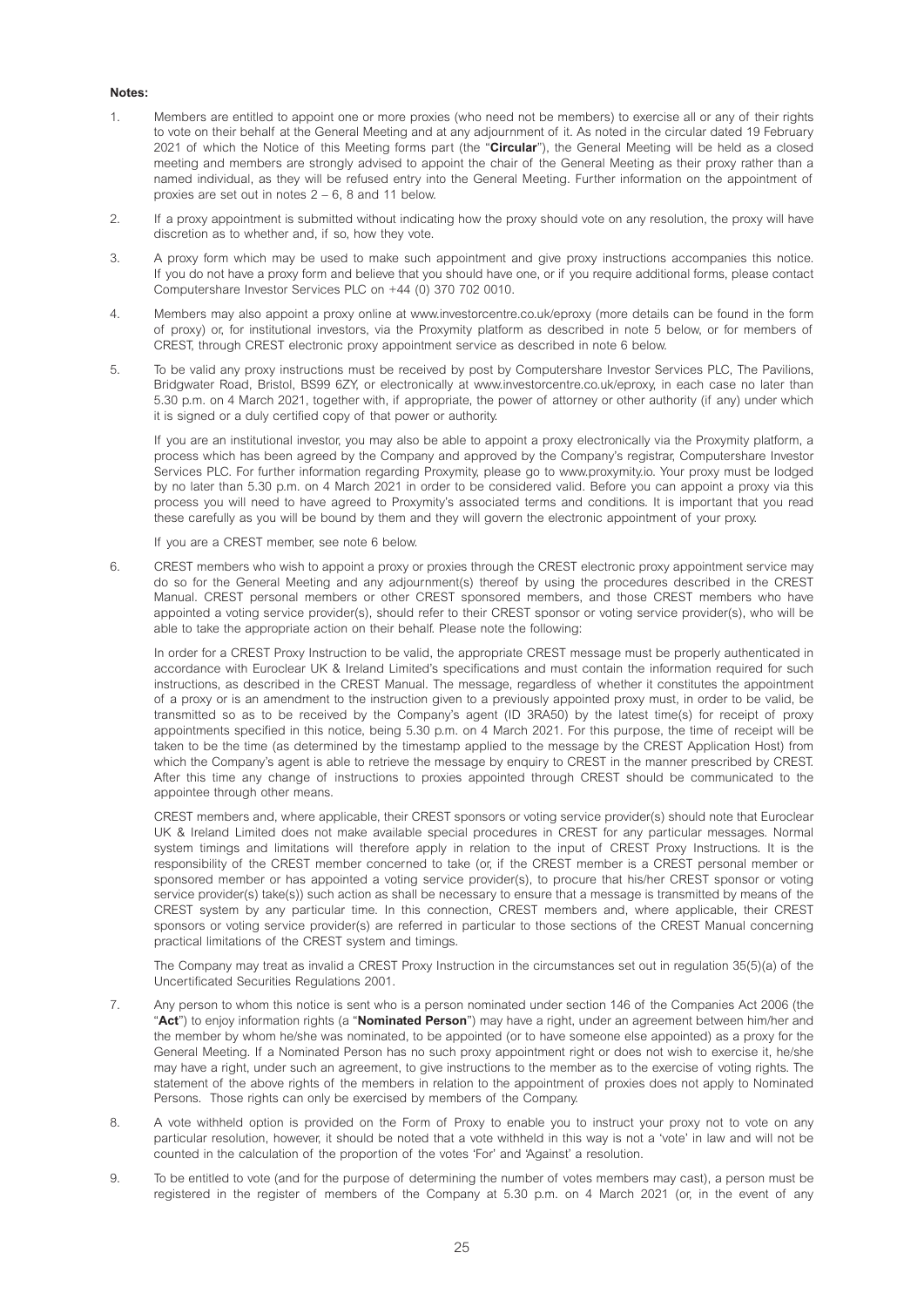adjournment, 5.30 p.m. on the date which is two days before the time of the adjourned meeting). Changes to the register of members after the relevant deadline shall be disregarded in determining the rights of any person to attend and vote at the meeting.

- 10. In the case of joint holders, where more than one of the joint holders purports to appoint a proxy, only the appointment submitted by the most senior holder will be accepted. Seniority is determined by the order in which the names of the joint holders appear in the Company's register of members in respect of the joint holding (the first-named being the most senior).
- 11. If a member submits more than one valid proxy appointment in respect of the same shares, the appointment received last before the latest time for the receipt of proxies will take precedence.
- 12. Any corporation which is a member can appoint one or more corporate representatives who may exercise on its behalf all of its powers as a member provided that they do not do so in relation to the same shares.
- 13. Any member attending the meeting has the right to ask questions under ordinary circumstances. As members are not permitted to attend the General Meeting, they will not have the opportunity to ask questions at the General Meeting. Instead, members are encouraged to submit questions relating to the business of the General Meeting to the Company Secretary via e-mail at euroboxcosec@tritax.co.uk by 5.30 p.m. on 4 March 2021. Questions will be answered ahead of the General Meeting. The Company must cause to be answered any such question relating to the business being dealt with at the meeting but no such answer need be given if (a) to do so would interfere unduly with the preparation for the meeting or would involve the disclosure of confidential information or (b) the answer has already been given on a website in the form of an answer to a question or (c) it is undesirable in the interests of the Company or the good order of the meeting that the question be answered.
- 14. As at 18 February 2021 (being the last business day prior to the publication of this notice) the Company's issued share capital consists of 422,727,273 Ordinary Shares, carrying one vote each. Therefore, the total voting rights in the Company as at that date are 422,727,273.
- 15. A copy of this notice, and other information required by section 311A of the Companies Act 2006, can be found at https://www.tritaxeurobox.co.uk/investors/company-documents.
- 16. You may not use any electronic address (within the meaning of section 333(4) of the Companies Act 2006) provided in this notice (or in any related documents including the form of proxy) to communicate with the Company for any purposes other than those expressly stated.